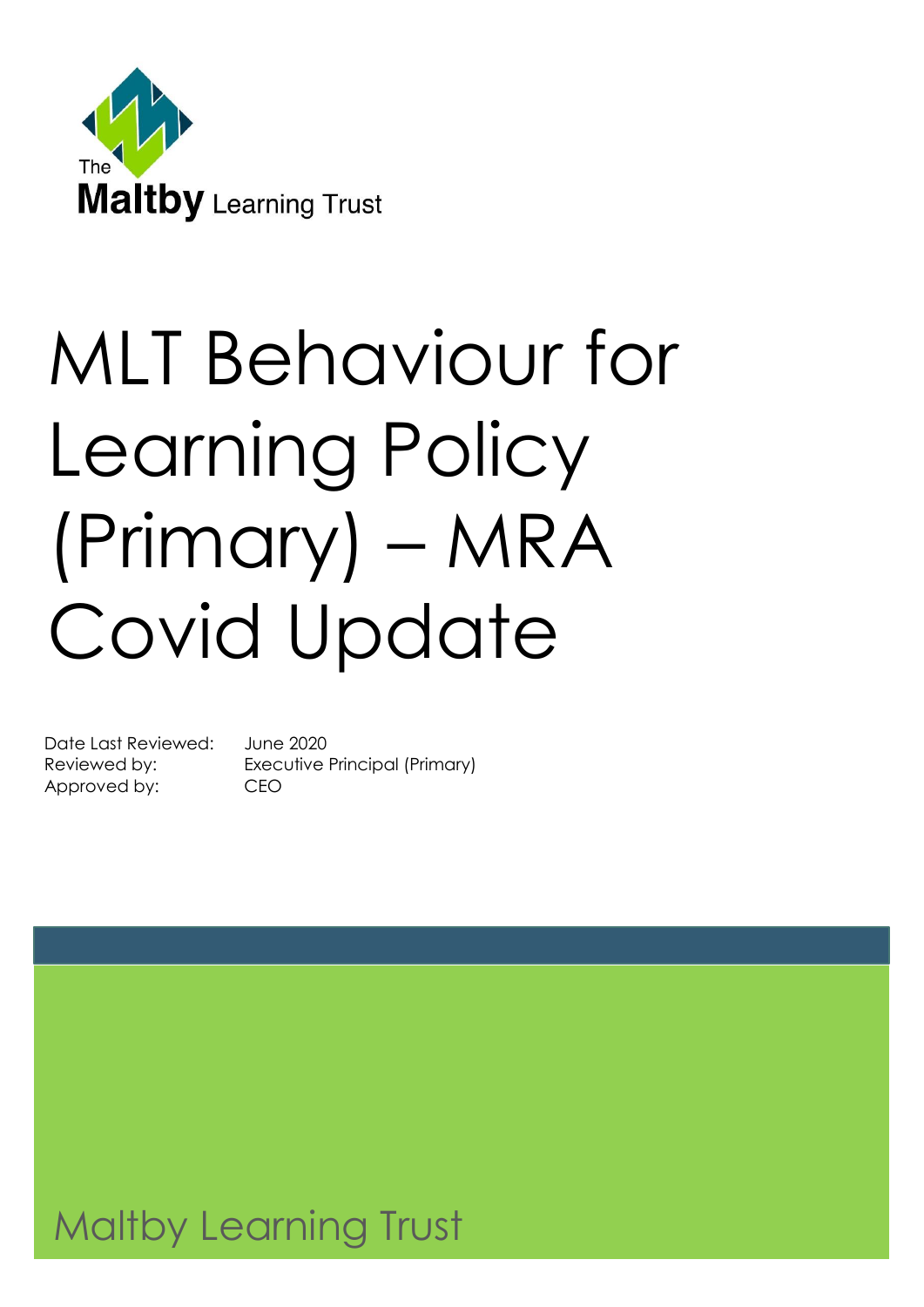#### INTRODUCTION

Within the Maltby Learning Trust (MLT), we expect all members of our learning communities to conduct themselves with the highest standards of behaviour, however we understand that sometimes certain individuals may not reach the standards which we would want them to. This policy outlines the basic principles of behaviour we expect in the Trust and outlines the rewards available for those who meet the expectations and the sanctions which will be applied to those who fall short. More specific behaviours such as bullying and racism are covered in separate policies, but the sanctions applied may fall within the measures outlined here.

**Covid-19** - This policy has been updated to respond to the unique circumstances of the Covid-19 outbreak. Any additions which pertain specifically to this period, or subsequent periods of restriction are marked as such. All additions have taken account of government guidance such as *'Planning guide for primary schools – Annex 1' (DfE 2020).*

#### MALTBY LEARNING TRUST PRINCIPLES

- Excellence as standard. Everyone strives to reach their potential and achieve the highest standards possible, enabling them to contribute effectively to society as responsible citizens who value learning and secure a positive progression route through relevant education or training to fulfill their career ambitions.
- Providing outstanding provision. Secure outstanding teaching and learning through a curriculum which meets every young persons' individual learning and developmental needs.
- Developing a moral compass. Everyone appreciates a range of different viewpoints, values and cultures in order to provide a context for their own moral compass, developing in the process, respect for diversity and an understanding of their obligations and responsibilities to others, as well as understanding their own rights as individuals.
- Securing high expectations and ambition. Ensure all are ambitious and focused on achieving the very best for themselves and others, and recognise that underperformance is challenged through support and personal development.
- Taking responsibility. Develop a culture in which all recognise that success depends upon personal responsibility as well as the support and challenge of others.
- At the heart of the community. Build strong, sustainable links with the local community including representative groups, other Academies, the LA, health, voluntary sector, faith groups and employers to embed ambition, raise aspirations and enrich the learning experience on offer.
- Focus on success, for today and the future. Embed a culture of high aspirations so that all members are aware of, and seek opportunities allowing them to develop the confidence, resilience, creativity and enquiring mind required to be successful now and in the future.
- Maintaining healthy lifestyles. Equip everyone with the knowledge and skills to maintain both physical and mental wellbeing for themselves and their families.

#### POLICY AIMS

- To ensure that all members of the Academy community clearly understand what is expected of them.
- To foster a climate of mutual respect and personal responsibility.
- To set high expectations for the level of behaviour children are asked to display.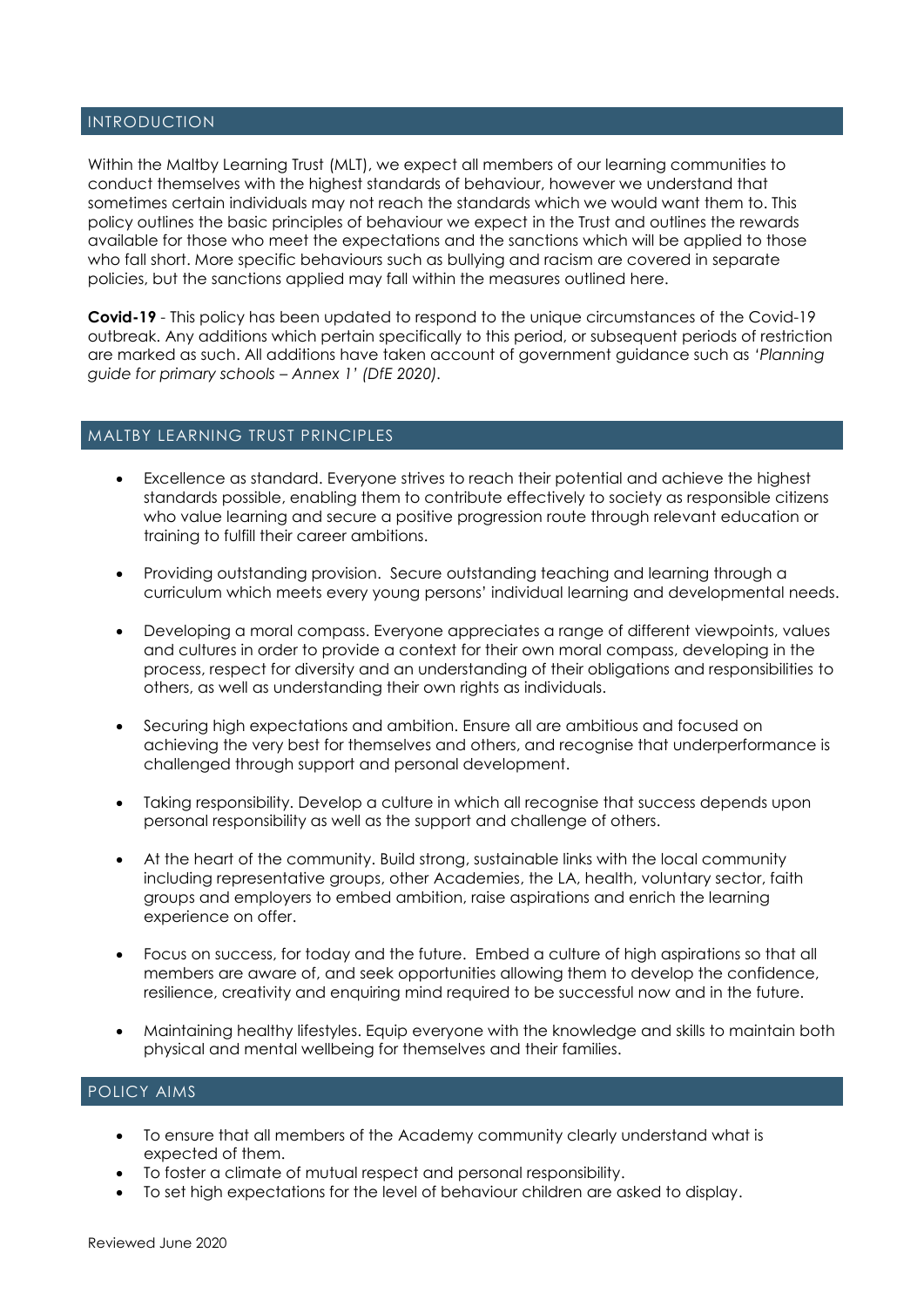- To set clearly understandable hierarchies of rewards and sanctions to encourage positive behaviour.
- To ensure that rules, rewards and sanctions are applied equally.
- To ensure that children understand that they are accountable for their actions.
- To ensure that all children in MLT Academies behave to the highest individual standards possible.

#### POLICY OBJECTIVES

- To create a safe, happy and positive environment which enables children to be a happy, sociable part of the community.
- To maintain purposeful and positive teaching and learning environment.
- To produce clarity of expectation and consequences.
- To ensure children and young people are self-aware of their responsibilities.
- **Covid-19** To ensure the health and safety of all school stakeholders is safeguarded during periods of Covid-19 restriction

#### LEGISLATION AND STATUTORY REQUIREMENTS

This policy is based on advice from the Department for Education (DfE) on:

- [Behaviour and discipline in schools.](https://www.gov.uk/government/publications/behaviour-and-discipline-in-schools)
- [Searching, screening and confiscation at school.](https://www.gov.uk/government/publications/searching-screening-and-confiscation)
- [The Equality Act 2010.](https://www.gov.uk/government/publications/equality-act-2010-advice-for-schools)
- [Use of reasonable force in schools.](https://www.gov.uk/government/publications/use-of-reasonable-force-in-schools)
- [Supporting pupils with medical conditions at school.](https://www.gov.uk/government/publications/supporting-pupils-at-school-with-medical-conditions--3)

It also meets the following guidance/legislation:

- Section 175 of the [Education Act 2002](http://www.legislation.gov.uk/ukpga/2002/32/section/175), which outlines a school's duty to safeguard and promote the welfare of its pupils.
- Sections 88-94 of the [Education and Inspections Act 2006,](http://www.legislation.gov.uk/ukpga/2006/40/section/88) which require schools to regulate pupils' behaviour and publish a behaviour policy and written statement of behaviour principles, and give schools the authority to confiscate pupils' property.
- Schedule 1 of the [Education \(Independent School Standards\) Regulations 2014;](http://www.legislation.gov.uk/uksi/2014/3283/schedule/made) paragraph 7 outlines a school's duty to safeguard and promote the welfare of children, paragraph 9 requires the school to have a written behaviour policy and paragraph 10 requires the school to have an anti-bullying strategy.
- [DfE guidance](https://www.gov.uk/guidance/what-academies-free-schools-and-colleges-should-publish-online) explaining that Academies should publish their behaviour policy and antibullying strategy online.
- Special educational needs and disability (SEND) code of practice.

This policy complies with our funding agreement and articles of association.

#### SCOPE OF THE POLICY

This policy applies to all children taught within the MLT Primary Academies and will be applied fairly without discrimination to pupils. The Trust applies this policy to any situation where a pupil is:

- Taking part in any Academy-organised or Academy-related activity
- Travelling to or from the Academy
- Wearing Academy uniform
- In some other way, identifiable as a pupil at the Academy.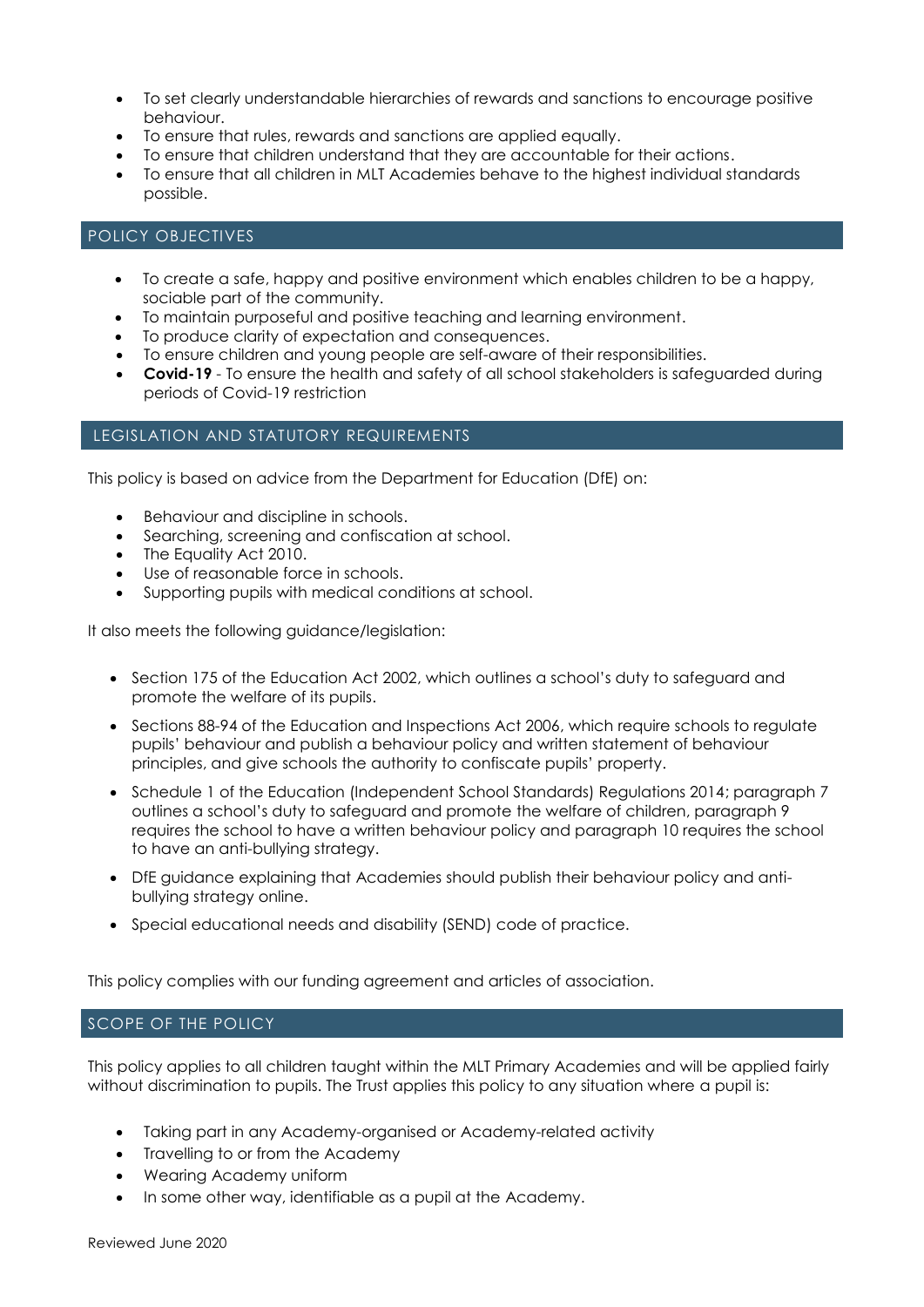**Covid-19** - Undertaking remote learning whilst in Covid-19 restricted period

or at any time, whether or not the conditions above apply, that a pupil's behaviour:

- Could have repercussions for the orderly running of the Academy
- Poses a threat to another pupil or member of the public
- Could adversely affect the reputation of the Academy.

This is in line with DfE guidance *'Behaviour and discipline in Academies: Advice for headteachers and Academy staff' (DfE - January's 2016).*

#### POLICY RATIONALE

In the Maltby Learning Trust, discipline is recognised to be a collective responsibility between parents, staff, Governors, children and other agencies involved with the Academies. It is vital that the behaviour policy is clear, that it is well understood by staff, parents and pupils and that it is consistently applied. Each Academy will determine a specific reward and sanction system within the framework defined by this policy. This is outlined in appendix 2.

The intention of this policy is to support learners in developing good behaviour and an understanding of why it is important. It intends to ensure that children who maintain the high standards which are expected of them are rewarded, and that those who fail to maintain those standards are subject to sanctions designed to encourage them to demonstrate better behaviour.

**Covid-19** – It will be extended during periods of Covid-19 restriction to ensure that all children, parents and staff have confidence in the measures put in place in each Academy to maintain the safety and wellbeing of all stakeholders. This includes providing the ability for leaders and staff to adjust provision and the measures in place in a dynamic manner and enforce these with children once they are understood.

#### DEFINITIONS

In MLT Academies, pupils are expected to display positive behaviour at all times. We define positive behaviour through our in-school rewards and statements (see appendix 2). However, all schools see positive behaviour as that which enables and enhances the learning and enjoyment of others. Negative behaviours are defined below:

**Low level behaviour** is defined as:

- Disruptive or distracting behaviour in lessons, at transition times, and /or at break and **lunchtimes**
- Non-completion of classwork or homework
- Poor attitude to learning
- **Covid-19** Failure to follow social distancing guidelines in a minor sense, for example walking the wrong way down a corridor or using the wrong gate.

#### **Serious misbehaviour** is defined as:

- Repeated breaches of the school rules over a short or longer time period
- Any form of bullying
- Sexual assault, which is any unwanted sexual behaviour that causes humiliation, pain, fear or intimidation
- Vandalism
- Theft
- Fighting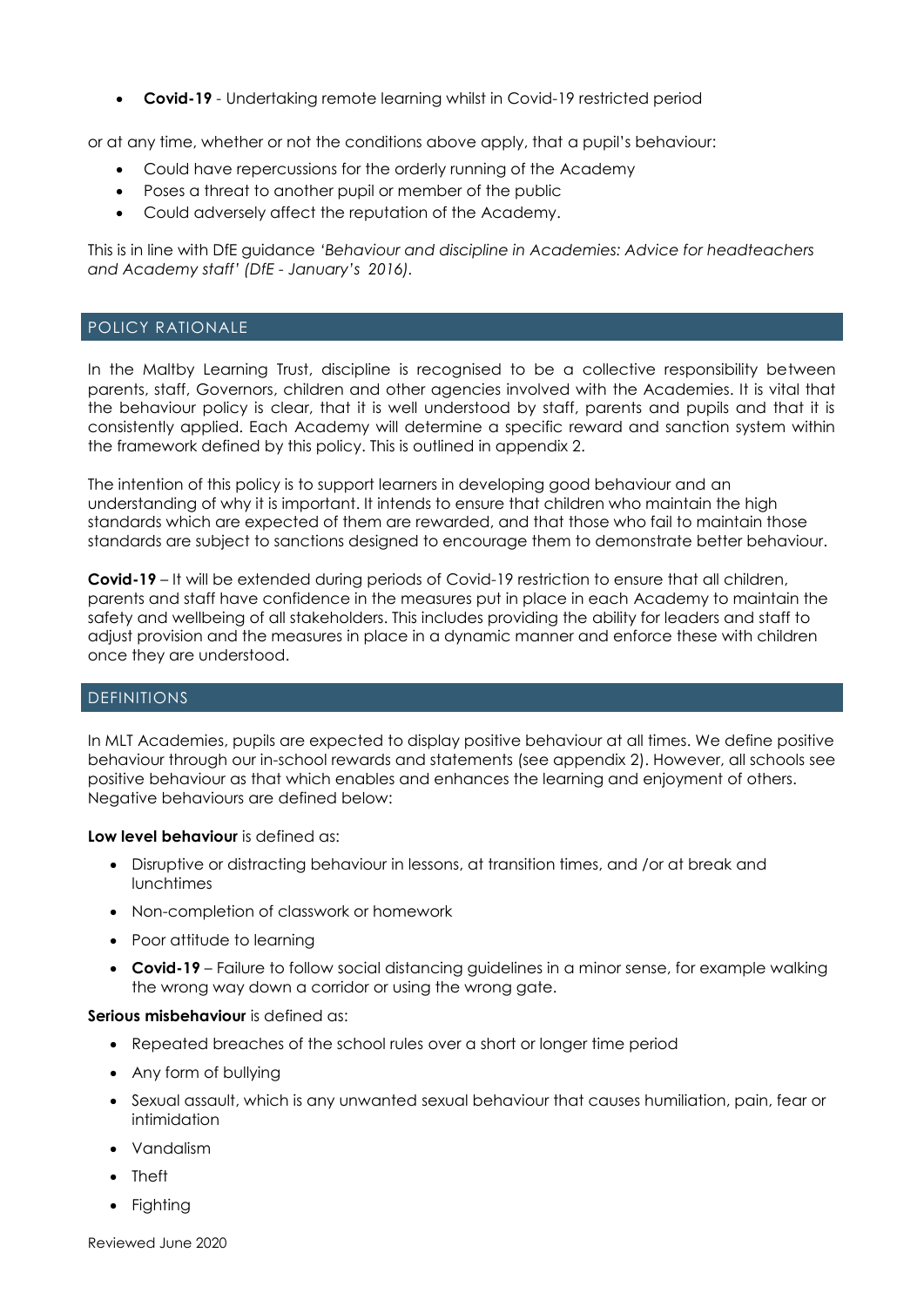- Smoking
- Racist, sexist, homophobic or discriminatory behaviour
- Possession of any prohibited items. These are:
	- o Knives or weapons
	- o Alcohol
	- o Illegal drugs
	- o Stolen items
	- o Tobacco and cigarette papers
	- o Fireworks
	- o Pornographic images
	- o Any article a staff member reasonably suspects has been, or is likely to be, used to commit an offence, or to cause personal injury to, or damage to the property of, any person (including the pupil).
	- **Covid-19** Deliberate use of Covid-19 as a threat
	- **Covid-19** Repeated deliberate failure adhere to the measures in place to safeguard stakeholders including failure to follow reasonable instruction
- **Covid-19** Deliberate use of bodily fluids, for example spitting, to assault another child, adult or member of the school community

#### **BULLYING**

**Bullying** is defined in '*Preventing and Tackling Bullying: Advice for headteachers and school staff' (DfE - July 2017),* as *'behaviour by an individual or group, repeated over time, that intentionally hurts another individual or group either physically or emotionally.'* This includes where the relationship involves an imbalance of power.

Bullying is, therefore:

- Deliberately hurtful
- Repeated, often over a period of time
- Difficult to defend against

Bullying can include:

| Type of bullying | Definition                                                                                                                                                                          |  |  |
|------------------|-------------------------------------------------------------------------------------------------------------------------------------------------------------------------------------|--|--|
| <b>Emotional</b> | Being unfriendly, excluding, formenting                                                                                                                                             |  |  |
| Physical         | Hitting, kicking, pushing, taking another's belongings, any use<br>of violence                                                                                                      |  |  |
| Racial           | Racial taunts, graffiti, gestures                                                                                                                                                   |  |  |
| Sexual           | Explicit sexual remarks, display of sexual material, sexual<br>gestures, unwanted physical attention, comments about sexual<br>reputation or performance, or inappropriate touching |  |  |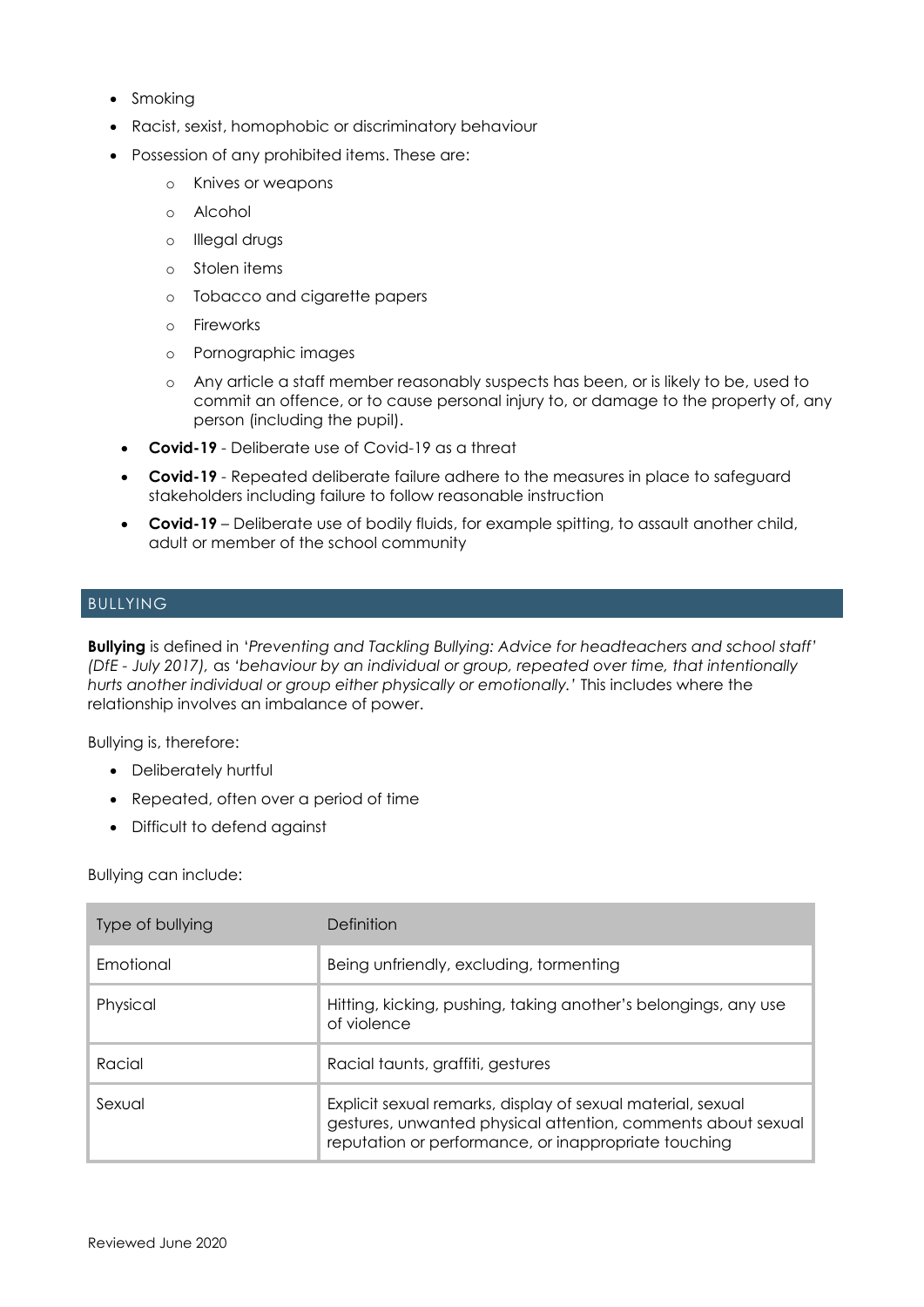| Direct or indirect verbal | Name-calling, sarcasm, spreading rumours, teasing                                                            |  |
|---------------------------|--------------------------------------------------------------------------------------------------------------|--|
| Cyber-bullying            | Bullying that takes place online, such as through social<br>networking sites, messaging apps or gaming sites |  |

Details of the MLT approach to preventing and addressing bullying are set out in the anti-bullying policy.

#### ROLES AND RESPONSIBILITIES

#### PUPILS

Pupils are expected to show high standards of behaviour at all times. They will be taught to have high expectations of their own and others' behaviour and to take responsibility for their actions. As a Trust, we aim to foster resilience and self-reliance within our children to ensure they develop a strong moral compass. Because of this, we have clear guidelines and high expectations of our children which build as the children grow older and more mature.

**Covid-19 –** All pupils, including the youngest pupils, are expected to understand that the Covid-19 outbreak is important. It is therefore an expectation that all pupils will show age-appropriate sense of responsibility in following the guidelines set out by the school.

#### PARENTS

By sending their children to a Maltby Learning Trust Academy, parents show that they have accepted the behaviour structures of that Academy. Parents are expected to support the Academy in upholding good behaviour and high expectations and, if they do disagree with the way in which the policy has been implemented, to follow the correct procedures to have their views considered (see separate MLT Complaints Policy and Procedures).

Parents will be given the behaviour policy regularly in the form of either the home-Academy agreement or information leaflets. This will be issued on their child's admission to the Academy and re-issued whenever the policy is updated. Staff welcome early contact if parents have a concern about their child's behaviour, or fear that they are being upset by others. If parents and Academy work together we believe that the discipline and behaviour of pupils will be maintained and respected by all.

#### **Parents can help in the following ways:**

- By ensuring that pupils arrive punctually for the start of the school day.
- By ensuring that pupils have appropriate dress for school and PE so as to take a full part in all Academy activities.
- By supporting the Academy in our policy that all pupils are expected to behave in a responsible manner, both towards themselves and others, showing consideration, courtesy and respect for other people at all times. (See Golden Rules - Appendix 3)
- By ensuring that pupils show a proper regard for other people's property, buildings and the environment.
- By ensuring regular attendance at the Academy and avoiding unnecessary pupil absence.
- By adhering to the Home-Academy Agreement, which details the agreed responsibilities of parents, pupils and teachers. (See Appendix 6 - Home-Academy Agreement)
- Parents have a clear role in making sure their child is well behaved in the Academy. If they do not, the Academy or local authority may ask them to sign a parenting contract or may apply for a court-imposed parenting order.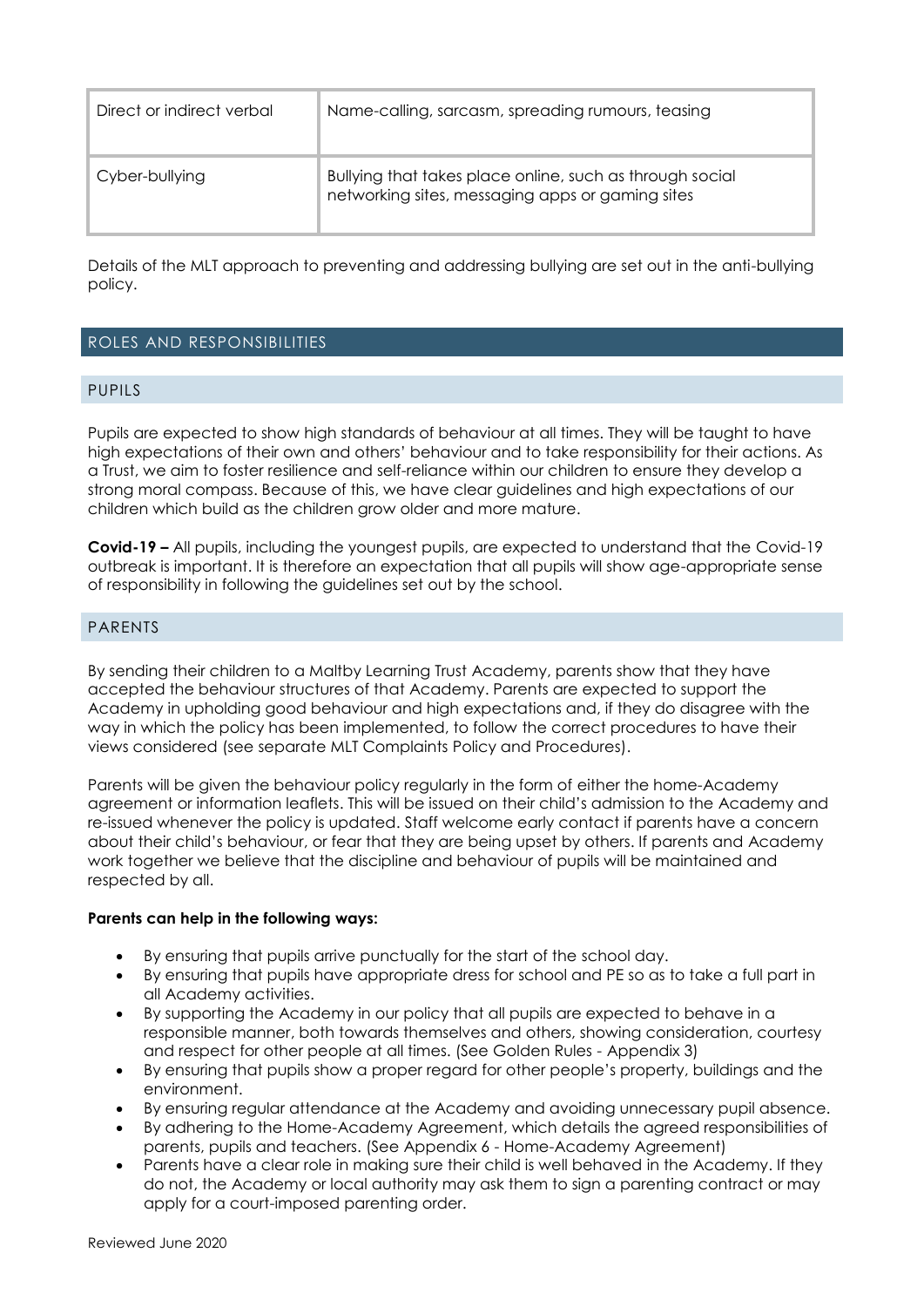- We value our partnership with parents/carers and encourage involvement in all aspects of Academy life including discipline and behaviour.
- **Covid-19** By explaining to their children the importance of following the guidance and rules put in place for their protection and making sure they themselves follow the guidelines and set a positive example

#### **We aim to:**

- Welcome parents into Trust Academies and make them feel valued.
- Clearly define the role of parents in the Academy, matching interests and skills to activities.
- Develop good communication between parents and Academies.
- Listen to parents' views and opinions when applying the Academy behaviour policy
- **Covid-19** Work with parents to ensure the measures in place within school are reasonable, proportionate and ensure the safety of all stakeholders

#### TEACHERS

It is the responsibility of the teacher to ensure that the Academy rules are enforced, and that their classes behave in a responsible manner.

The teachers in our Academies have high expectations of the children in terms of behaviour and they strive to ensure that all children work to the best of their ability. Teachers treat each child fairly and enforce this policy consistently.

The teacher treats all children in their class with respect and understanding.

It is the responsibility of the teacher to record significant incidents of inappropriate behaviour, using the Academy's recording system which may be based on SIMs, CPOMS or paper based (see appendix 7) and pass them to the Pastoral Team.

Teachers have statutory authority to discipline pupils whose behaviour is unacceptable, who break the Academy rules or who fail to follow a reasonable instruction (Section 91 of the Education and Inspections Act 2006).

The power also applies to all paid staff (unless the Principal says otherwise) with responsibility for pupils, such as associate professionals.

Teachers can discipline pupils at any time that they are in the Academy or elsewhere under the charge of a teacher, including on Academy visits.

Teachers can also discipline pupils for misbehaviour outside the Academy.

Teachers have a specific legal power to impose detention outside Academy hours, however within the MLT this is considered an inappropriate sanction for the primary phase.

Teachers can confiscate pupils' property provided it is returned at the end of a day.

The teacher liaises with external agencies, as necessary, to support and guide the progress of each child.

**Covid-19** – The teacher or lead member of staff will provide clear information to pupils about the measures in place and ensure they understand how the behaviour policy will be used to enforce them

#### ASSOCIATE PROFESSIONALS

It is the responsibility of all staff to ensure that Academy rules are enforced, and that their group behaves in a responsible manner during lesson time.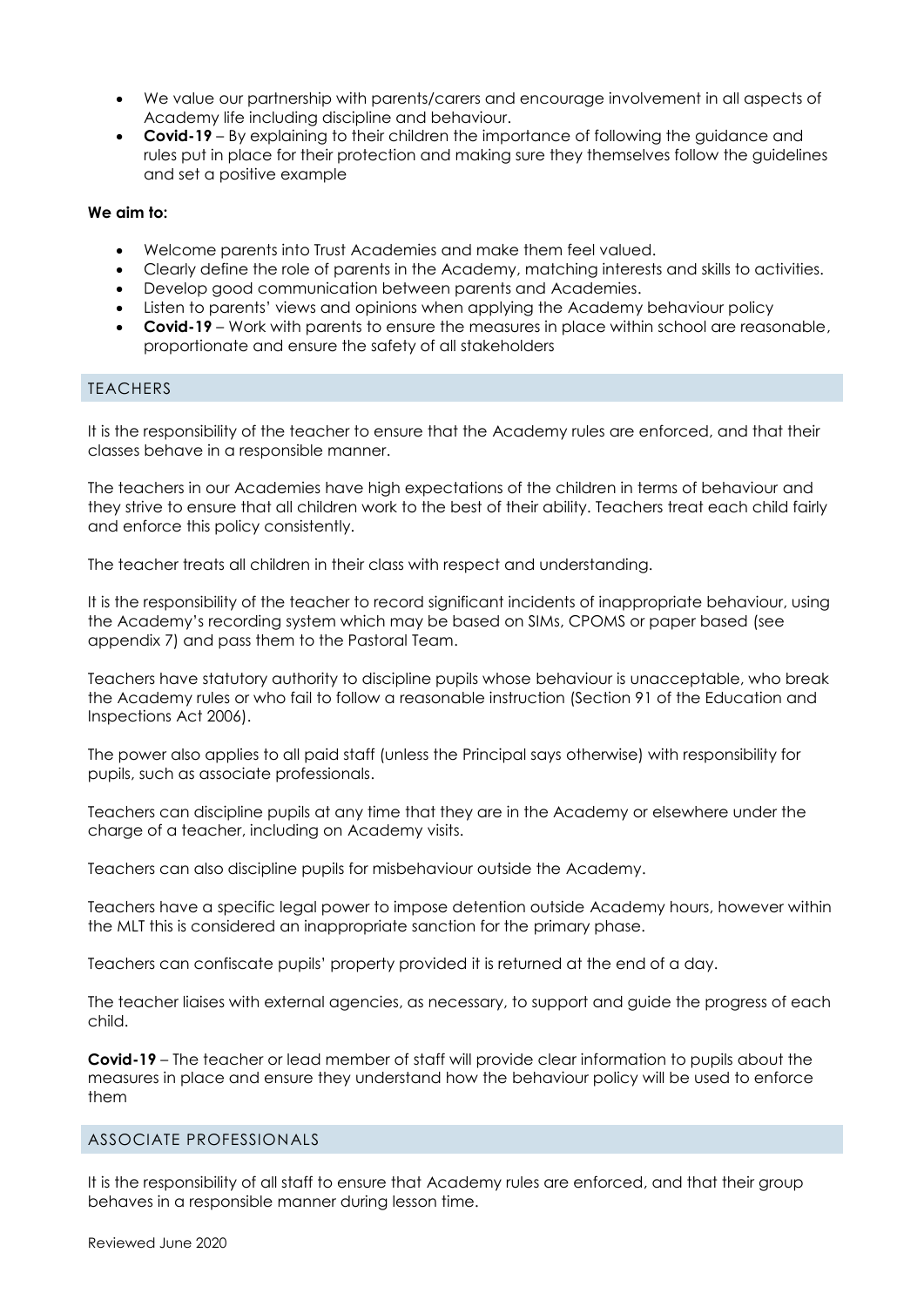The staff at our Academies have high expectations of the children in terms of behaviour, and they strive to ensure that all children work to the best of their ability.

All associate professionals treat each child fairly and enforces the 'Code of Conduct' consistently and treat all children in their group with respect and understanding.

Support staff should report any significant incidents back to the teacher.

#### PRINCIPAL

It is the role of the Principal, under the Academy Standards and Framework Act 1998, to implement the Academy's Behaviour Policy consistently, fairly and without prejudice throughout the Academy, and to report to Governors, when requested, on the effectiveness of the policy. It is also the responsibility of the Principal to ensure the health, safety and welfare of all the children and staff in the Academy.

The Principal supports the staff by implementing the policy, by setting the standards of behaviour, and by supporting staff in the implementation of the policy. They also monitor the frequency and consistency of application of the policy to ensure it is applied fairly across the Academy. This will also ensure that the pupils are safeguarded by setting clear guidance and expectations for all. The Principal has access to records of all reported incidents of misbehaviour through the Academy's recording system (See appendix 7).

The Principal has the responsibility for giving fixed-term exclusions to individual children for serious breaches of the expectations outlined in this policy. For repeated, or very serious, breaches of the policy, the Principal may permanently exclude a child. Both these actions are only taken after other options have been explored and/or exhausted and Executive Leaders have been notified.

**Covid-19** – The Principal will monitor the implementation of the measures within this policy during Covid-19 outbreaks to ensure they are implemented in line with the principles outlined above and are fair and proportionate.

The Principal must publish the Academy behaviour policy on the Academy website.

#### LOCAL GOVERNANCE COMMITTEE

The Local Governance Committee will be responsible for working with the Principal to ensure that the behaviour policy is applied positively and that behaviour is at least good. The Local Governance Committee will, in consultation with the Principal, apply the Academy's behaviour policy in a fair but firm manner to address:

- Any unacceptable behaviour when the child is:
	- o Taking part in any Academy-organised or Academy-related activity
	- o Travelling to or from the Academy
	- o Wearing Academy uniform
	- o In some other way identifiable as a pupil at the Academy.
- Misbehaviour at any time, whether or not the conditions above apply, that:
	- o Could have repercussions for the orderly running of the Academy
	- o Poses a threat to another pupil or member of the public
	- o Could adversely affect the reputation of the Academy.
- **Covid-19** Any behaviour which could endanger the child or other children or staff as a result of not following the school's Covid-19 guidance.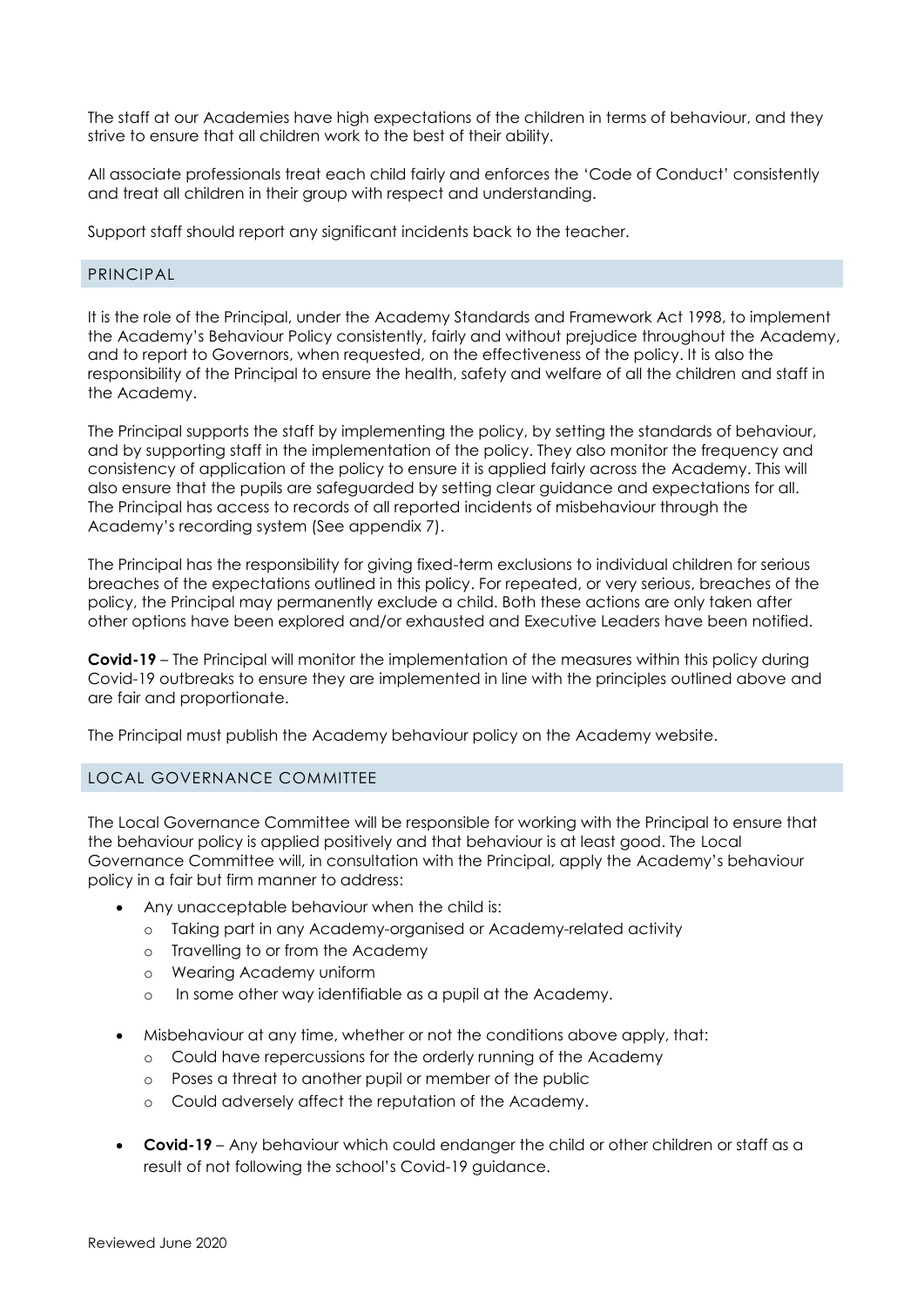#### TRUST BOARD

Under Section 88(1) of the Education and Inspections Act 2006 (EIA), Governing Bodies must ensure that policies designed to promote good behaviour and discipline on the part of its pupils are pursued at a Trust/Academy.

Section 88(2) of the EIA requires the Governing Body (and therefore the Trust board as the legally responsible body) to:

- Make, and from time to time review, a written statement of general principles to guide the Principals in determining measures to promote good behaviour and discipline amongst pupils;
- Notify the Principal and give him or her related guidance if the Board wants the Trust's behaviour policy to include particular measures or address particular issues.
- Before making their statement of principles, consult (in whatever manner they think appropriate) the Principals, Academy staff, parents and pupils.
- Notify the Principals that the following should be covered in the Academy behaviour policy:
	- o Screening and searching pupils (including identifying in the Academy rules items which are banned, and which may be searched for);
	- o The power to use reasonable force or make other physical contact;
	- o The power to discipline beyond the Academy premises gate;
	- o Pastoral care for Academy staff accused of misconduct;
	- o When a multi-agency assessment should be considered for pupils who display continuous disruptive behaviour.

In providing guidance to the Principal, the Board must not seek to hinder teachers' powers by including 'no searching' or 'no contact' policies, nor to restrict their power to discipline pupils for misbehaviour outside of the Academy.

#### IMPLEMENTATION

At Maltby Learning Trust Academies we aim to provide a positive, safe learning environment in which students can thrive and develop into balanced, motivated individuals and effective learners. Central to this is the provision of a structured, positive learning environment, built on strong values of high expectations of behaviour, respect and self-discipline.

Integral to this is the understanding that the quality of learning experiences in the classroom have a direct impact on behaviour. High expectations from staff delivering a curriculum matched to children's varying needs will help to motivate pupils promoting self-esteem and confidence, leading to order and self-discipline. External influences on children must be taken into account but not used as a reason to compromise the high expectations of the Academy – however, every child must be seen as an individual and a 'one-size-fits-all' approach to the implementation of the policy avoided. The development of good relationships with parents will assist in Academies building of support for children and their individual needs into the implementation of the policy.

Finally, it is important to reward those who behave well. Most children respond well to praise and there is something worthy of praise in all children. However, it is important that children accept responsibility for their own actions through a clearly defined code of conduct understood by all. (See Appendix 2)

**Covid-19 –** In times of Covid-19 restriction, the normal flexibility the Academy possesses to meet individual need is substantially reduced as the need to protect all members of the school community is paramount. In these cases, principals are expected to apply this policy strictly, with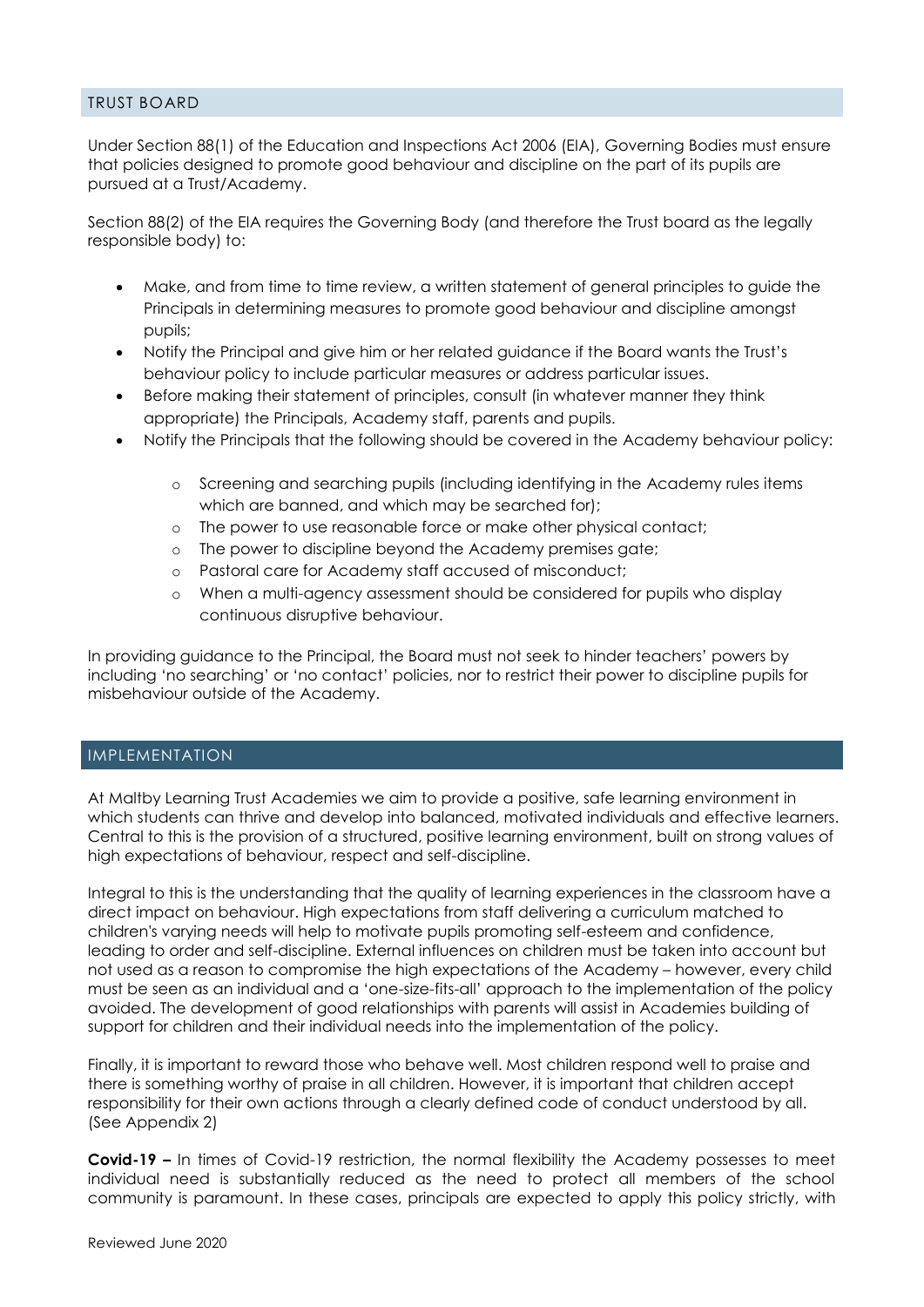due consideration of the Equality Act 2010, in order to make sure that any risk to the school community is managed effectively. This means that the policy will be applied if any child deliberately fails to follow the school guidelines. The vast majority children are able to form an ageappropriate understanding of the importance of the measures in place and have a responsibility to follow them.

#### *IN ALL DISCIPLINARY ACTIONS IT IS ESSENTIAL THE CHILD KNOWS THAT IT IS THE BEHAVIOUR WHICH IS UNACCEPTABLE, NOT THE CHILD AS A PERSON.*

#### EXPECTATIONS

MLT Academies have clearly defined expectations of pupil conduct. These are a combination of explicit expectations in different areas – such as behaviour on the stairs, uniform expectations etc and principles, such as 'we respect each other'. All Maltby Learning Trust Academies have clearly defined principles of behaviour and expectations on view to the public and students. The principles and expectations for our Academy are outlined in appendix 1 and appendix 2 (during Covid-19 restrictions see also appendix 1b), however, in all MLT primary schools, pupils are expected to:

- Behave in an orderly and self-controlled way
- Show respect to members of staff and each other
- In class, make it possible for all pupils to learn
- Move quietly around the school
- Treat the school buildings and school property with respect
- Wear the correct uniform at all times
- Accept sanctions when given
- Refrain from behaving in a way that brings the school into disrepute, including when outside school
- **Covid-19** Follow the additional school guidelines and expectations, ensuring they maintain social distancing if needed.

#### REWARDS

We believe that students should have an incentive for making good decisions and working in the interests of the school community as a whole. The vast majority of pupils behave appropriately for the vast majority of the time. In order to encourage this positive behaviour, all Academies will have a range of rewards which will acknowledge the good behaviour of the vast majority. These rewards will be staged and range from smaller incentives for classroom participation to whole school awards for outstanding achievements/behaviour and attitude. Our Academy's rewards structure is outlined in appendix 2.

#### SANCTIONS

While there is an expectation that for the vast majority of the time children should achieve the highest standards of behaviour, inevitably children will occasionally fail to meet the standards which are expected of them. In these cases, the sanctions outlined in appendix 2 and described in Appendix 3, can be applied. Each level of sanction is accompanied by the types of behaviour for which it can be applied; this is not an exhaustive list, but rather an indication of the severity of behaviour for which it can be used (see Appendix 2).

#### SANCTIONS – LEGAL FRAMEWORK

Teachers can discipline pupils whose conduct falls below the standard which could reasonably be expected of them. This means that if a pupil misbehaves, breaks an Academy rule, or fails to follow a reasonable instruction the teacher can impose a sanction on that pupil.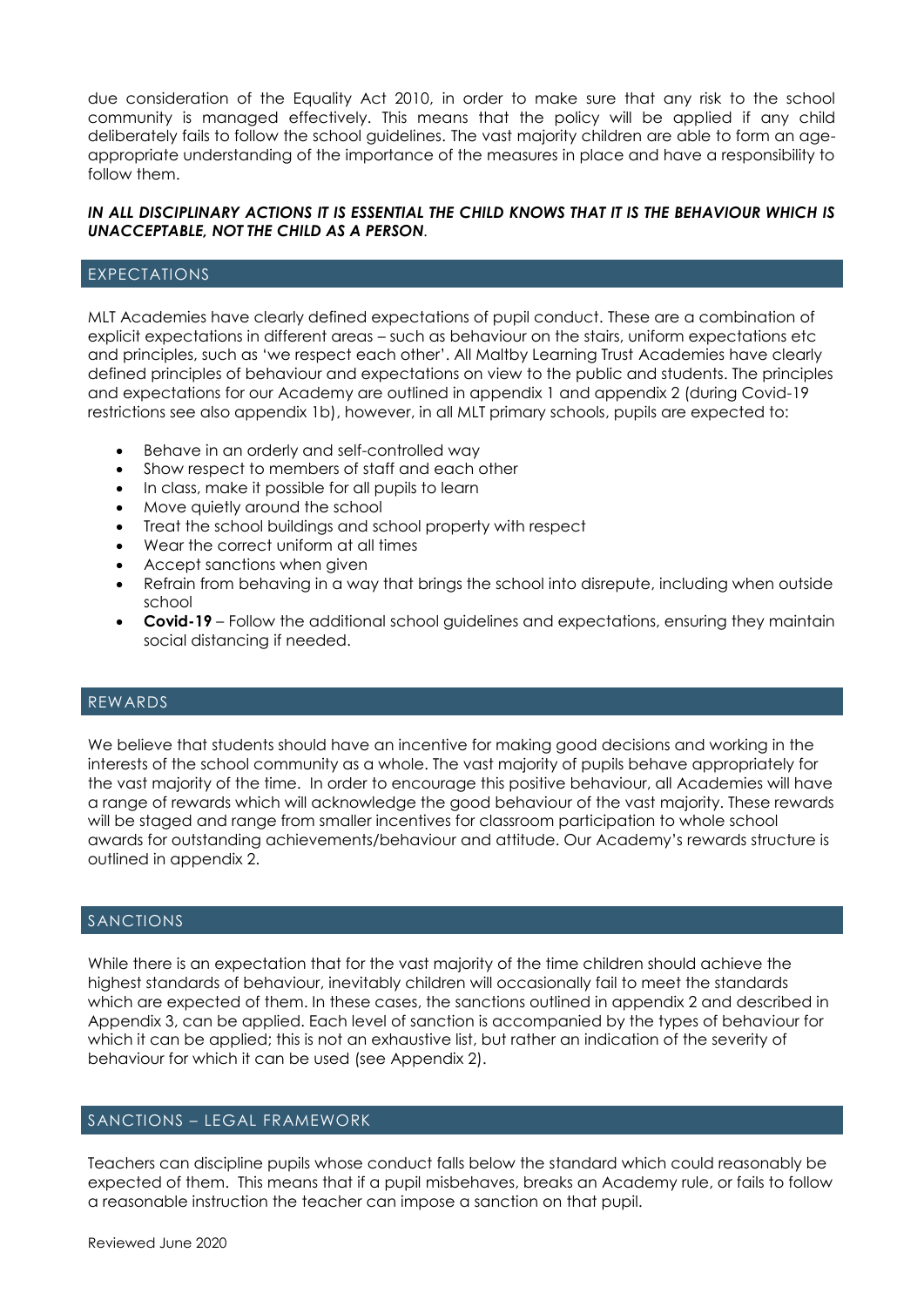To be lawful, the sanction applied (including detentions) must satisfy the following three conditions:

- 1. The decision to apply a sanction must be made by a paid member of Academy staff or a member of staff authorised by the Principal;
- 2. The decision to apply a sanction and the sanction itself must be made on the Academy premises or while the pupil is under the charge of the member of staff; and
- 3. It must not breach any other legislation (for example in respect of disability, Special Educational Needs, race and other equalities and human rights) and it must be reasonable in all the circumstances.

A sanction must be reasonable. In determining whether a sanction is reasonable, Section 91 of the Education and Inspections Act 2006 says the penalty must be proportionate in the circumstances and that account must be taken of the pupil's age, any special educational needs or disability they may have, and any religious requirements affecting them.

The Principal may limit the power to apply particular sanctions to certain staff and/or extend the power to discipline to adult volunteers, for example to parents who have volunteered to help on an Academy trip.

#### **Corporal punishment is illegal in all circumstances.**

#### POSITIVE BEHAVIOUR MANAGEMENT

School is an environment where children will learn about the expectations of society and conventions of behaviours. During their time at school the vast majority of children will display positive behaviours for the vast majority of the time. However, on occasions, a minority will display some behaviour which does not meet Academy expectations. This policy exists in order to provide a clear framework within which students can grow to understand the expectations placed upon them in school and in society as a whole. They can learn to regulate their behaviours and understand what behaviours are appropriate in different circumstances.

Within Maltby Learning Trust Academies, we aim to enable children to build their understanding of how to manage their behaviour and the way in which different behaviours can impact on the perception of them held by others. We aim to praise positive behaviours and discourage negative behaviours through the consistent application of rewards and sanctions in the classroom, pastoral support and the curriculum.

#### CLASSROOM BEHAVIOUR

In the Maltby Learning Trust we expect all pupils to display high levels of positive behaviour in the classroom. We have a range of rewards which are used to promote positive behaviour. These are applied equitably within classes and all children and, as far as is possible, across the school. We also monitor negative behaviours and provide sanctions in a stepped and proportionate way to discourage them (Appendix 3/4). The application of all rewards and sanctions is monitored by the Principal and reported to the Local Governance Committee. This analysis is used to identify patterns, address any disparity in the application of the policy and deploy resources.

#### **CURRICULUM**

The Academy's curriculum offer is intended to promote positive behaviours and characteristics such as participation, team work and resilience. Within each Academy's curriculum intent there is an expression of how the school aims to build the character of the individual student, helping them to become positive contributors to society.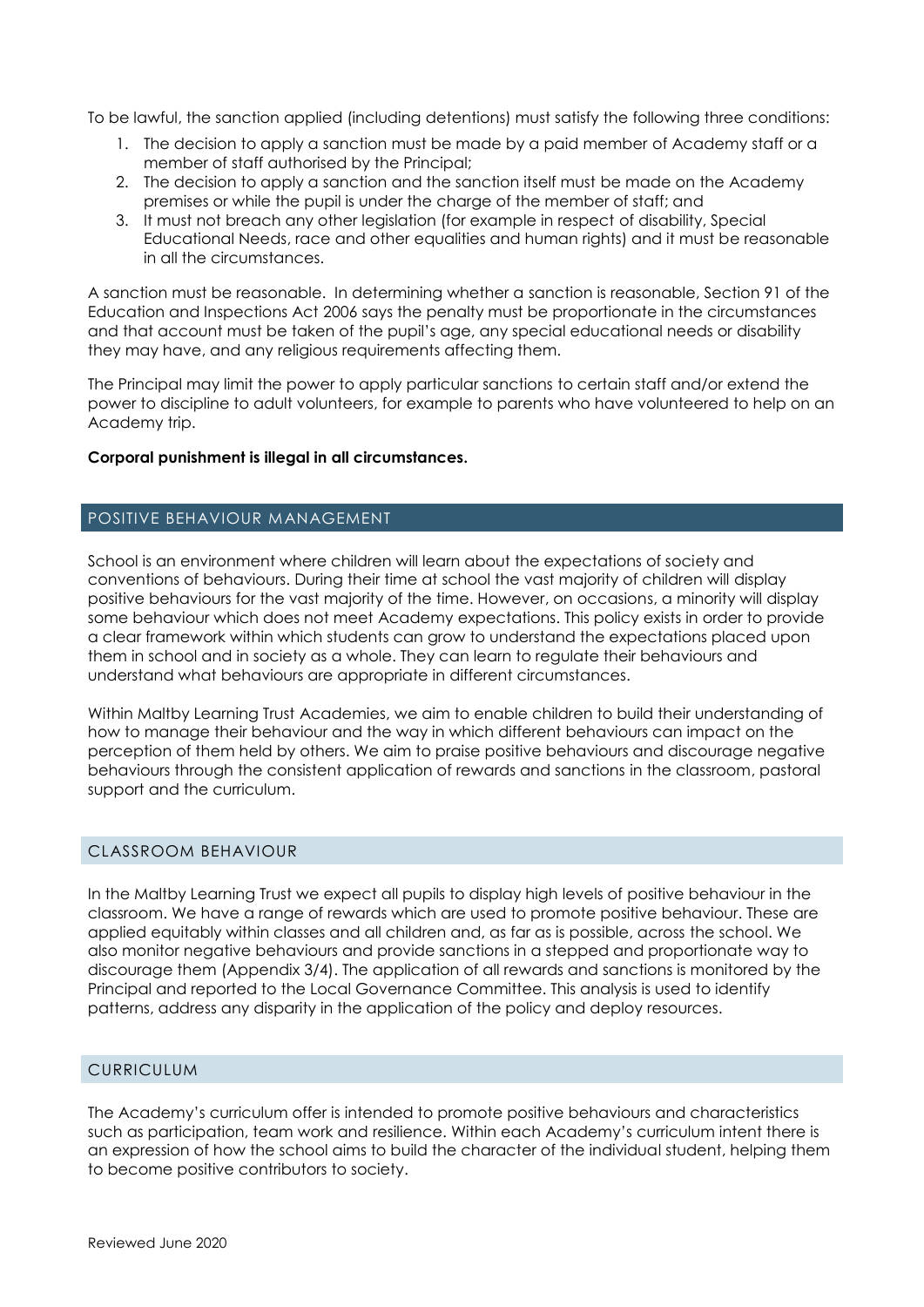#### PASTORAL SUPPORT

Pastoral support is available in all MLT Academies and can be deployed on a casual, one off basis to help address an individual incident or on an on-going basis to help to modify a child's behaviour. Pastoral programmes can help to enable children to reflect on their behaviour and the impact it has on others. Equally, it can be used to help children who have more significant issues regulate their behaviours and build resilience in the classroom.

**Covid-19** – The capacity to provide one-to-one pastoral support will be severely restricted during times of Covid-19 outbreak. Sessions may not be possible or may, with careful social distancing, take place in open spaces eg. outdoors.

#### PUPIL SUPPORT

MLT Academies recognise their legal duty under the Equality Act 2010 to prevent pupils with a protected characteristic from being at a disadvantage. Consequently, our approach to challenging behaviour may be differentiated to cater to the needs of the pupil.

The Academy's special educational needs co-ordinator will evaluate a pupil who exhibits challenging behaviour to determine whether they have any underlying needs that are not currently being met. Where necessary, support and advice will also be sought from specialist teachers, an educational psychologist, medical practitioners and/or others, to identify or support specific needs.

When acute needs are identified in a pupil, we will liaise with external agencies and plan support programmes for that child. We will work with parents to create the plan and review it on a regular basis.

#### **COVID-19** – RISK ASSESSMENT

During a period of heightened Covid-19 alert, specific challenges are created by meeting the needs of some of the children in our schools who have difficulties in regulating their behaviours. For these children, an individualised risk assessment will be completed (Appendix 8) which will outline the challenges for the young person accessing provision in restricted circumstances and the control measures which have been put in place to mitigate risk. Because of the unique circumstances of Covid-19 restrictions, during these periods it is not possible to use a number of the interventions usually applied, for example positive handling. This should be clearly outlined in the risk assessment document. If a child fails to follow reasonable instruction during a time of Covid outbreak, the Principal's duty to safeguard others overrides the needs of a child in crisis and it may be necessary to move to short-term exclusion earlier than at other times. Again, this should be clearly stated within the risk assessment.

This plan should be approved by the SENDCO, Principal and Executive Principal or CEO prior to the child being admitted to the Academy. Once this document is approved at Trust level, parents should be made aware of the measures in place and the expectations placed on them in terms of proactively responding to the Academy's needs. This plan will temporarily supersede all other plans in place, such as Individual Behaviour Plans until the period of Covid restriction is lifted. This risk assessment should be reviewed whenever a period of restriction is implemented.

#### INDIVIDUAL BEHAVIOUR PLANS (IBPS)

The intention of the behaviour policy is to support good behaviour and encourage pupils to improve their behaviour. However, there will always be a small number of children in the Academy who have specific reasons why they do not respond to the structured approach which works for the majority. For these children an individual behaviour plan is put in place. This is an individualised plan which is designed to meet the needs of these children in terms of support but also the sanctions which will be applied and how provision will be adjusted to meet their individual needs.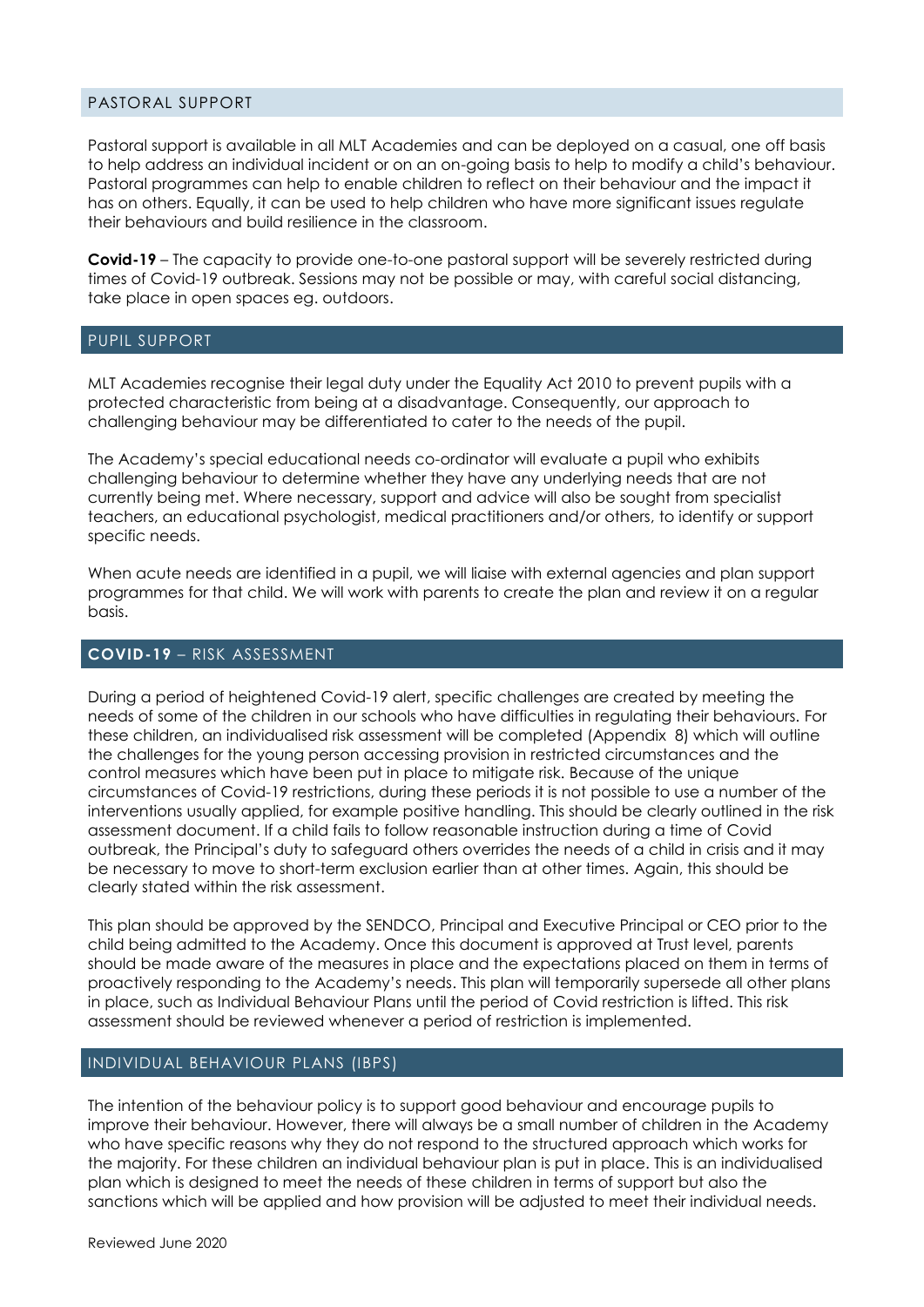IBPs are always designed around close parental partnership and regular contact between Academy and parents should be built into the plan, as should termly reviews. Pupils on IBPs will earn privileges by meeting the targets built into their plans.

#### PROCESS AND RECORD KEEPING

**Stage 1 -** Where behaviour is persistently below the standard required, the pupil will be referred for pastoral assessment and strategies set up by the class teacher. Informal notes will be kept by the class teacher and may be discussed at consultations with the parents or at other informal meetings.

**Stage 2 -** If the problem is more serious the child will be put on a behaviour support plan when strategies will be reviewed, and careful monitoring of events takes place to establish causes, patterns etc. Strategies will be discussed with all who work with the child, the parents and the child themselves where age is appropriate.

Monitoring systems may be used to assess causes, frequency and outcomes of poor behaviour, for example, ABC - Antecedent, Behaviour and Consequences approach to behaviour patterns, timetable-based monitoring.

**Stage 3 -** If the behaviour does not improve the child will have more regular monitoring and may be referred to external agencies. Pastoral time may be allocated to implement strategies to improve behaviour. External agencies may be involved.

Where pupils reach this level and above, a personalised approach may be adopted whereby a framework of rewards and sanctions is agreed with everyone working with that child. At all times parents are kept informed and encouraged to be active partners in the strategies to meet the child's needs.

**Stage 4 -** In extreme cases where behaviour is not improving in response to the above strategies, the Principal and SENDCo may set up a more formal Pastoral Support Plan with a view to preventing the child from being excluded. This plan will involve the parents, pupil, teachers and TAs and any external professionals involved with the child.

In very extreme circumstances, the Principal may exclude a child from Academy either for a fixed period or indefinitely.

#### INTERVENTION TECHNIQUES

The following intervention techniques can be used in the development of individual programmes for specific children with behaviour problems after consultation with Senior Leadership and the SENDCo.

- Ignoring i.e. where practical ignore inappropriate behaviour, praise appropriate behaviour (role models).
- Positive Questioning e.g. what are you doing? What should you be doing? Good you know what to do so can you do it,
- Positive Choices: If you do this, then this will happen (positive outcome). If you choose to do this, then this will happen (negative outcome). Now you choose what you are going to do
- Assertive discipline
- Compliance Training i.e. provide practice in following instructions in settings where praise can be given. Use of games - Follow My Leader, Simon Says, etc.
- Code of Conduct/Rules i.e. positively phrased incompatible with undesirable behaviour. Take the rule and provide examples. Use praise for positive actions.
- Modelling i.e. indicate role models displaying appropriate behaviour. Adults to be good role models.
- Distraction i.e. if a difficult situation is likely to develop distracting the child's attention, e.g. give a specific task, send a message, etc.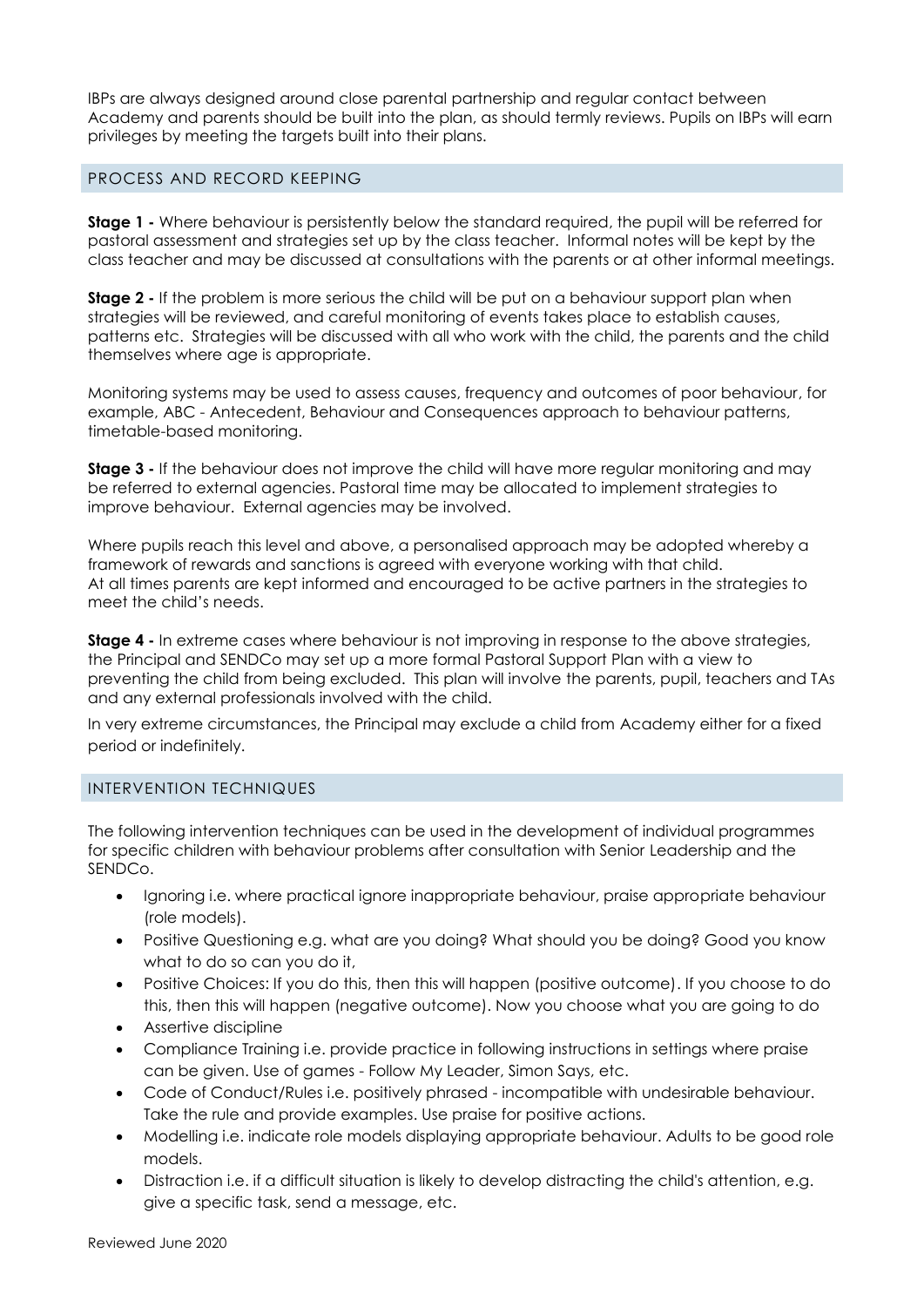Time Out i.e. pupils given 'time out' – an opportunity to work under supervision but away from the classroom situation or a period of reflection, standing alone on the playground during playtime within sight of the teacher or supervisor.

#### PASTORAL SUPPORT

Within our Academies we have trained workers who will offer emotional support to children in crisis. These workers can work directly with children but also pull on a wide range of support including MAST (Multi-Agency Support Team) workers. Children should be referred to the Pastoral Team through the internal referral system.

**Covid-19 –** During periods of high incidence of Covid-19, children will require increased support, particularly those who are vulnerable. This presents problems where one-to-one counselling is not possible in the normal sense due to social distancing. During these periods telephone or videoconference appointments will be made available to ensure continuity of service.

#### STAFF TRAINING

All staff will have access to regular training regarding the management of behaviour and more targeted CPD and professional support as issues arise. There will be a full review of the behaviour approach in each MLT Academy at least annually to ensure all staff are fully aware of the principles underpinning the application of rewards and sanctions within the school. Training will be built into the Academy's ongoing CPD programme and will be a combination of good practice and reactive/pre-emptive CPD.

**Covid-19** – All leaders will ensure their teams are fully briefed on the Covid-19 adjustments to this policy and will moderate the application of the policy on an on-going basis, as whole school training will not be possible while social distancing measures are in force.

#### CAUSES OF CHALLENGING BEHAVIOUR

Negative behaviours seen in school are often an indicator of a child's insecurities or an expression of anxieties they are feeling. There are a number of behaviours which may signal the need for special provision to be made in order to meet a child's needs. Most obviously these include bullying, disruptive behaviour and poor temper management. Less obviously these include poor motivation, poor organisational skills and poor concentration. In these cases, a behaviour plan may be needed to monitor the impact of the interventions made over time. Below are some of the most causes of persistently poor behaviour in school.

#### LIMITED SELF-ESTEEM

The most important cause of behavioural difficulties in children is their limited self–esteem. Children often have life experiences which make them feel that they are not loved, cared for, valued or seen as special by others. This can inform their behaviour patterns, which may have a negative influence on the way people react to them, which ultimately reinforces their low self-esteem. A vicious circle is established, which many pupils lack the insight or the power to break.

Pupils with low self-esteem may display their insecurities by:

- Becoming either boastful or over self-critical
- Becoming aggressive or withdrawn
- Looking for ways to avoid new academic or social challenges
- Finding it hard to relate appropriately to others and appearing uncomfortable in unfamiliar company or situations
- Experience difficulties in making friends.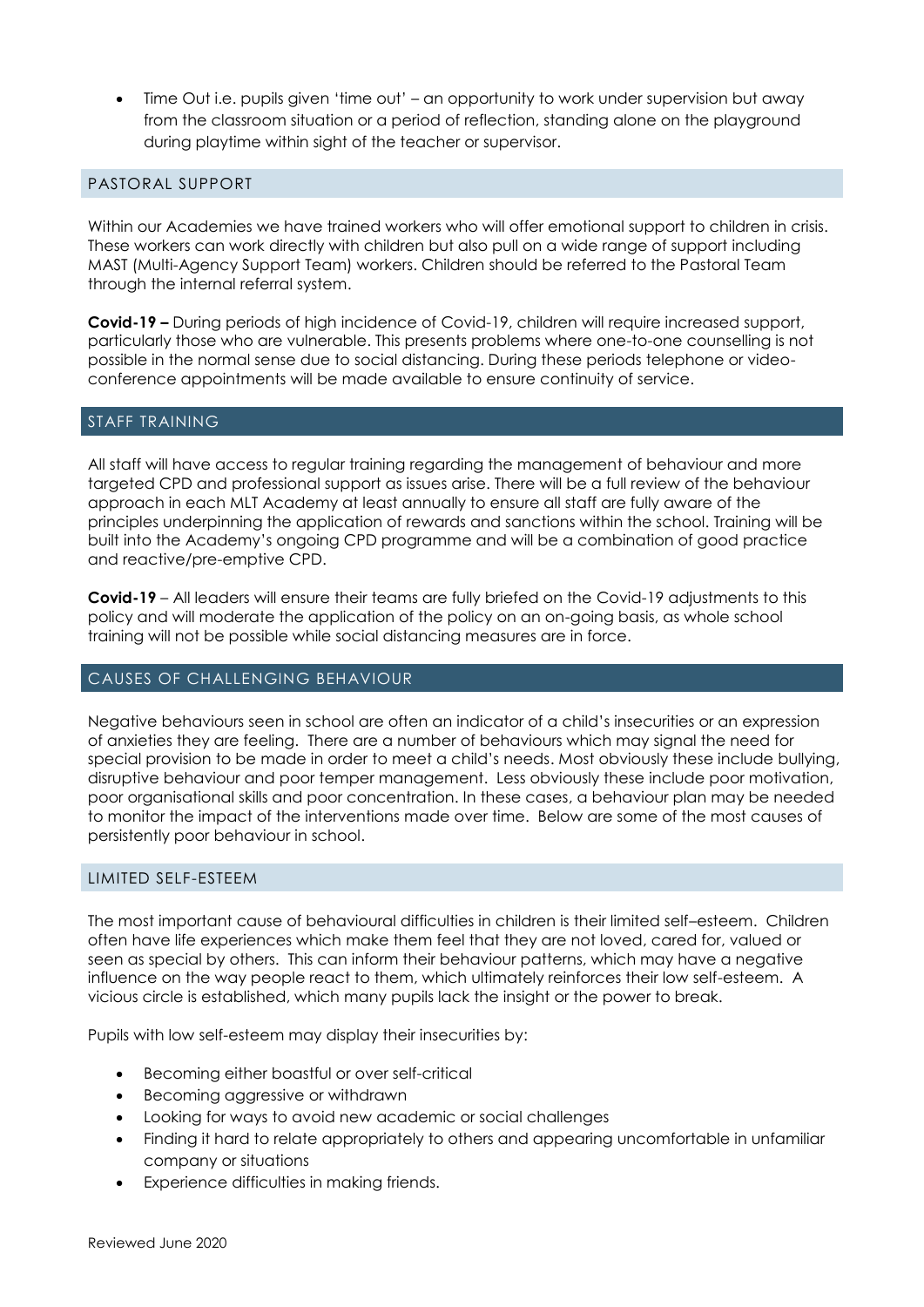#### ADVERSE CHILDHOOD EXPERIENCES

A significant number of children who display challenging behaviours in school may have experienced adverse childhood experiences. These are damaging experiences which have been proven to have the potential to cause lasting developmental damage to a child's emotional and physical development. The key indicators are children who have experienced:

- [Physical abuse](https://en.wikipedia.org/wiki/Physical_abuse)
- [Sexual abuse](https://en.wikipedia.org/wiki/Child_sexual_abuse)
- [Emotional abuse](https://en.wikipedia.org/wiki/Emotional_abuse)
- Physical [neglect](https://en.wikipedia.org/wiki/Neglect)
- Emotional [neglect](https://en.wikipedia.org/wiki/Neglect)
- Exposure to [domestic violence](https://en.wikipedia.org/wiki/Domestic_violence)
- Household [substance abuse](https://en.wikipedia.org/wiki/Substance_abuse)
- Household [mental illness](https://en.wikipedia.org/wiki/Mental_illness)
- Parental [separation](https://en.wikipedia.org/wiki/Marital_separation) or [divorce](https://en.wikipedia.org/wiki/Divorce)
- [Incarcerated](https://en.wikipedia.org/wiki/Imprisonment) household member

Evidence shows that when a child has experienced a number of these factors during their development, their long term mental and physical health can be significantly impacted. Children who have experienced these factors may display heightened behaviour which can display as highly challenging. While challenging behaviour from any child should be treated in an equitable manner, full account should be taken of the individual backgrounds, experiences and needs of each child when deciding on a behaviour plan and intervention programme.

**Covid-19** – Some children may have experienced trauma or emotional challenges during the Covid-19 epidemic. Equally, challenges will have been presented by long periods out of school. These should be fully taken into account by staff and steps taken to address the identified needs.

#### SPECIAL EDUCATIONAL NEEDS (SEND)

Some SEND needs can mean that children display challenging behaviours. Care should be taken to ensure that, when challenging behaviours displayed by children with SEND needs are being addressed, those behaviours which are part of a diagnosed condition are separated from those which are not. For example, a child with an ASD diagnosis may display what could be perceived challenging behaviours when this is a manifestation of sensory overload. Equally, the same child could display an unrelated behaviour which is typical for a child of their age and stage testing the boundaries and expectations of the adults around them. #

#### SOCIAL, EMOTIONAL AND BEHAVIOURAL DIFFICULTIES AND THE USE OF SANCTIONS

Behavioural difficulties in the Academy may, sometimes, need to be dealt with by the use of sanctions. In the short term, sanctions can stop inappropriate behaviour in the vast majority of pupils. However, they must be used sensitively, and the emphasis should always be on supporting and rewarding pupils.

Pupils with social, emotional and behavioural difficulties can be very demanding and many of their behaviours can alienate those who are trying hardest to support them. However, the need for key adult role models to adopt positive behaviour management strategies is central to helping them acquire more regulated patterns of behaviour.

Concentrating on pupils' failings is likely to damage their self-esteem and have a negative effect on their development. Reinforcing good behaviour or celebrating achievements by giving pupils your time, approval and attention, as well as explicit rewards, is likely to have a positive influence on their global development within and beyond their Academy years. Below are a list of ten strategies Maltby Learning Trust Academies adopt to promote positive relationships and good behaviour: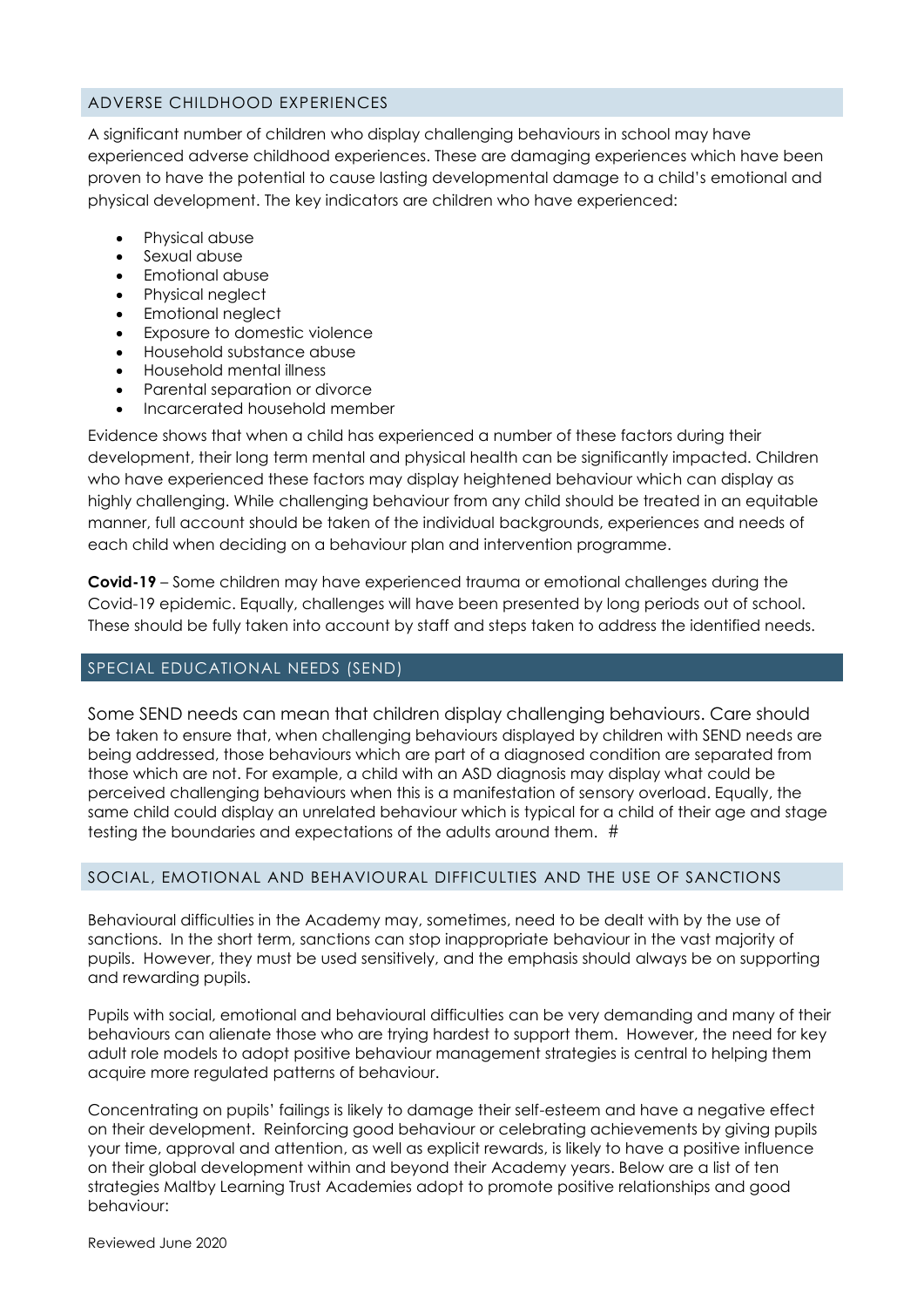#### TEN SIMPLE GUIDELINES FOR POSITIVE BEHAVIOUR MANAGEMENT

- Establish a friendly, positive, supportive relationship with the pupils in your care.
- Make sure, wherever possible, that pupils are doing purposeful activities that they enjoy.
- As soon as it occurs, reward positive behaviour with attention and praise. 'Catch them being good'.
- Where possible, identify when behaviour problems are likely to arise and try to divert to modify the pupils' behaviour before discipline is needed.
- Know the Academy rules and the reasons for them. Be clear, firm and polite about the behaviour boundaries.
- Know what sanctions you can use but try to avoid using them especially if a quiet word or reminder will do.
- Always remain calm when you speak to pupils. This will help you maintain your authority and confidence and keep your relationships with them positive.
- Avoid telling a pupil off in public.
- Avoid the use of sanctions when support strategies will suffice.
- Use the Academy's monitoring, report and behaviour referral systems so that you support each other in addressing the individual pupil's needs and those of the whole Academy.

#### EXCLUSIONS

Occasionally, where a child's behaviour has consistently failed to meet the Academy expectations, or a child has endangered themselves, other children or staff, the Principal or other designated leader may choose to take further action in order to enable the child to regulate their behaviour or for the safety of others. These actions include:

- Asking parents to escort a child to and from school
- Fixed exclusion
- Managed Move
- Permanent exclusion

Exclusions will be carried out in accordance with LA policy and Trustee/Governor directive and be used in only the most serious cases. It should provide a period of time for the consideration and solution of a problem. A short period of exclusion allows an opportunity for all interested parties to come together. Unless a child is excluded for a single, serious, incident, prior to the exclusion of a child these steps must be taken:

- Full consultation with parents well before the stage of considering exclusion is reached unless in response to a serious incident
- Full consultation with all relevant staff about the child's problems
- Involvement of the child where appropriate including reasons for action taken
- Discussion with the Educational Psychologist and/or outside agencies
- An opportunity for parents to present their case
- Pastoral support plan written.

Where a child has been excluded for a single serious incident, the above steps should be considered as part of the re-integration process.

#### PARENTAL RESPONSIBILITIES WHEN A CHILD IS EXCLUDED

Parents must take responsibility for their child, if excluded, and ensure that they are not in a public place without good reason during school hours within the first five days of any exclusion. If they do not, the Academy or local authority may issue a penalty sanction of £50 (rising to £100).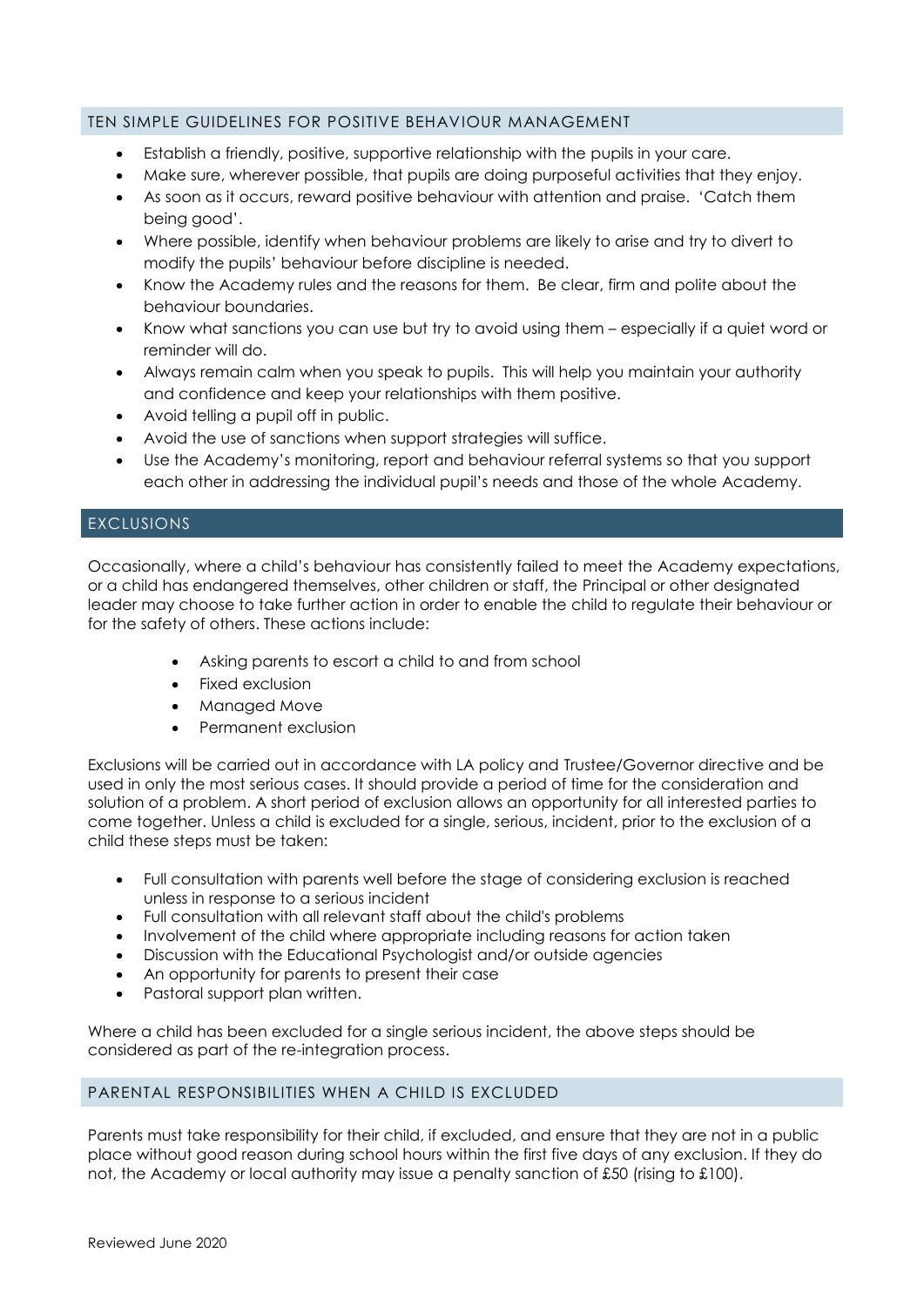Parents must also ensure that their child attends the suitable full-time education provided by the Academy/Trust or the local authority from the sixth day of exclusion.

Parents are expected to attend a reintegration interview following any fixed term exclusion from the primary Academy. Failure to attend may make it more likely that the court will impose a parenting order if the Academy or local authority applies for one.

#### ACADEMY RESPONSIBILITIES WHEN A CHILD IS EXCLUDED

Academies will ensure that work is provided for the first five days of exclusion.

#### SAFEGUARDING

Academies should consider whether the behaviours being displayed by a child give cause to suspect that a child is suffering, or is likely to suffer, significant harm. Where this may be the case, Academy staff should follow the Trust safeguarding policy. They should also consider whether continuing disruptive behaviour might be the result of unmet educational or other needs. At this point, the Academy should consider whether a multi-agency assessment is necessary.

#### PUPILS' CONDUCT OUTSIDE THE ACADEMY GATES

Within MLT Academies we consider students to be representatives of our schools while they are wearing the Academy uniform or representing the Academy offsite. Teachers have a statutory power to discipline pupils for misbehaving outside of the Academy premises. Section 89(5) of the Education and Inspections Act 2006 gives a Principal/Head Teacher a specific statutory power to regulate pupils' behaviour in these circumstances 'to such extent as is reasonable'.

#### BEHAVIOUR ON EDUCATIONAL VISITS

The Maltby Learning Trust expects excellent behaviour from all its pupils whenever they are representing the Academy, whether they are in or outside the Academy premises. This is particularly the case when they are taking part in out of school visits, including residential visits. The Academy reserves the right to refuse to take pupils, who have no identified SEND and is not a LAC, on a visit or to request that parents accompany the child and take responsibility for them during the visit. Children with consistently poor behaviour on the run up to a residential visit or trip, who do not have a diagnosed SEND and is not a LAC, will be prohibited from going if the Principal considers the risk posed by their behaviour to the safe running of the visit too severe. In these cases, a full refund will be offered to parents.

During a residential visit, if a child's behaviour falls below the high standard expected of all pupils, the Trust/Academy reserves the right to ask parents to collect the child from the venue and miss the remainder of the visit.

Where a child has a diagnosis of SEND or is a LAC, the above measures will be applied only if the behaviours shown can be shown not to be as a result of their diagnosis/any attachment issues. In these cases, a separate risk assessment/provision which will enable the child to safely access the visit will be considered.

Further information can be found in the 'Educational Visits Policy'.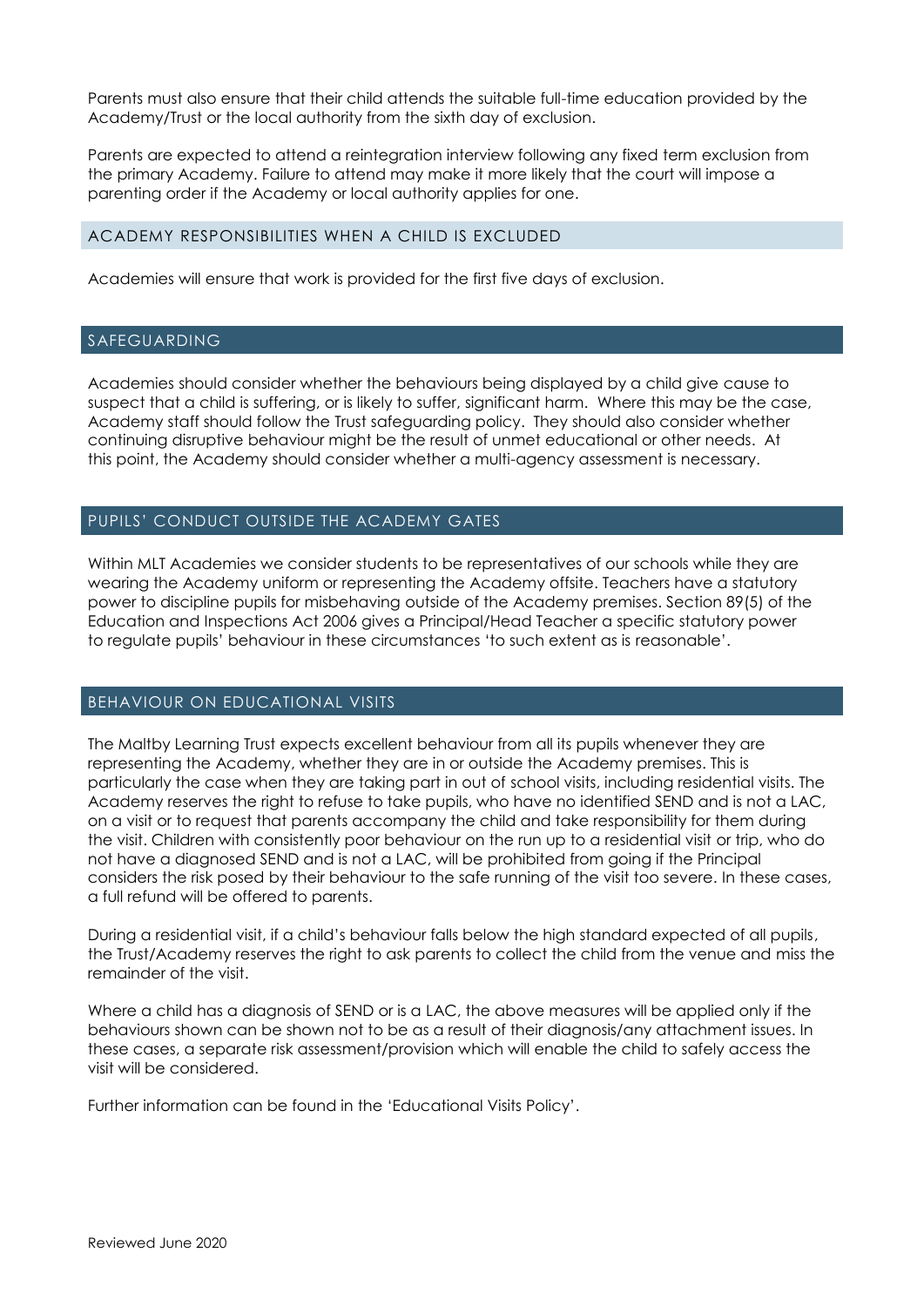#### **COVID-19** BEHAVIOUR DURING REMOTE LEARNING

During periods of Covid-19 restrictions, there will be occasions where children must access learning through remote, online systems. Behaviour expectations during these times are as high as would be expected were the children in school. This is particularly important during online, interactive sessions such as sessions utilising video-conferencing technologies. This policy will be applied to any child who is not following expectations during these sessions and parents contacted. If a child is disrupting a session or disrupting the learning of others, a teacher may suspend their access until parents can be spoken to. If this happens repeatedly, it should be dealt with through the behaviour ladder with SLT involvement.

#### INAPPROPRIATE ITEMS – SEARCH AND CONFISCATION

The general power to discipline enables a member of staff to confiscate, retain or dispose of a pupil's property as a punishment and protects them from liability for damage to, or loss of, any confiscated items.

#### SEARCHING PUPILS

Academies within the Maltby Learning Trust reserve the right to search pupils where it is suspected that they have in their possession items which might put others, or property, at risk. This should always be done under the direction of the Principal, following DfE guidance (appendix 4). Electronic devices may be searched under this guidance if cyber bullying or inappropriate content is suspected.

There are two sets of legal provisions which enable Academy staff to search for items and confiscate items from pupils, these are defined through the type of item which it is suspected a child has brought into school:

#### PROHIBITED ITEMS – DEFINED NATIONALLY THROUGH LEGISLATION

Power to search without consent for "prohibited items" including, but not exclusively:

- knives and weapons
- alcohol
- illegal drugs
- stolen items
- tobacco and cigarette papers
- fireworks
- pornographic images
- any article that has been or is likely to be used to commit an offence, cause personal injury or damage to property
- any item banned by the Academy rules which has been identified in the rules as an item which may be searched for.

Maltby Learning Trust reserves the right to apply these powers as necessary.

#### BANNED/CONTROLLED ITEMS – DEFINED BY THE ACADEMY

In addition to the above prohibited items, the following items are not allowed in an MLT Academy:

- Mobile Phones (below year 5 year 5 and 6 pupils must hand phones in at the start of the day)
- Connected devices, including those which take photographs
- Cameras
- Cigarette lighters and matches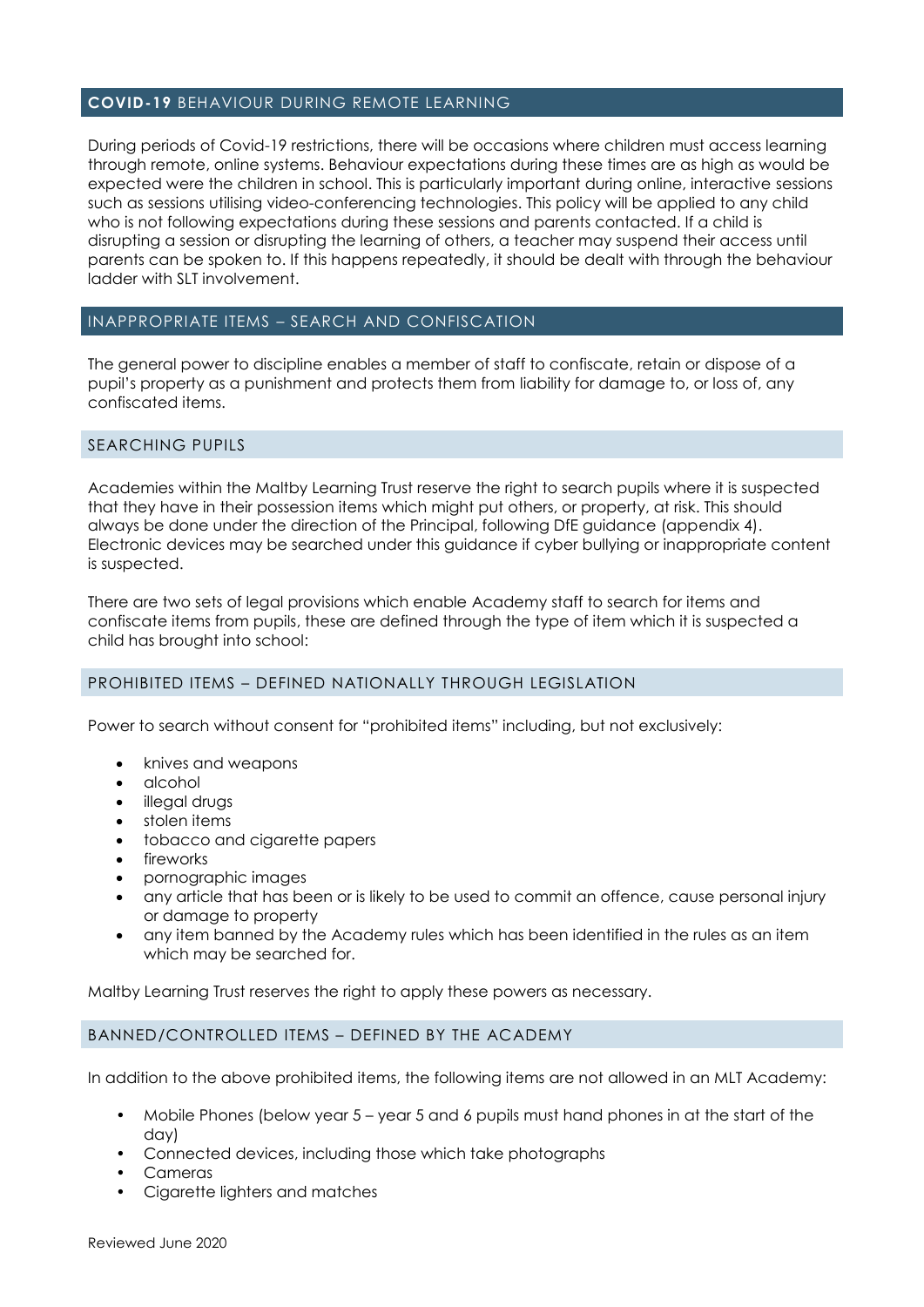- Any item(s) which might endanger the safety of a child walking home alone (eg. Excessive quantities of money
- Any item which is causing a distraction from learning and is not appropriate
- Any item which is felt to be contributing to the bullying/intimidation of a child

These items can only be searched for/confiscated **with consent** they should be retained and the guidance in appendix 4 followed.

#### POSITIVE HANDLING

Within the Maltby learning Trust we try to avoid intervening physically with a child whenever possible and alternative methods of de-escalating a child who is deregulated are always sought. However, in a last resort, to protect themselves, the child, others or property, staff are permitted to use the minimum possible degree of force to restrain a child. In order to safely facilitate this, the Maltby Learning Trust ensures that key staff have training in 'Team Teach' approaches which is updated on a rolling programme. The separate 'Positive Handling Policy' provides detailed advice and information on the use of force by MLT staff. If it is felt that positive handling has been used inappropriately, this will be investigated and, where appropriate, managed under the 'Managing Allegations Against Staff' Policy.

**Covid-19 –** During periods of Covid-19 restriction, Academies will not use positive handling unless they, another child or an adult is in imminent danger of harm. Instead de-escalation techniques should be used. If a child is in a situation where positive handling would normally be used and is not responding to the use of de-escalation strategies a short-term exclusion should be applied and they should be collected by parents. Any use of positive handling during these periods should be reported to Executive Leadership.

#### MONITORING AND REPORTING

The Principal will monitor the application and effectiveness of the policy by reviewing the types of sanctions and rewards applied, the over/under appearance of individuals and groups in the system and the consistency of application across classes. This information will be reported termly to the Local Governance Committee (see appendix 7).

#### MALICIOUS ALLEGATIONS

Where a pupil makes an accusation against a member of staff and that accusation is shown to have been malicious, the Principal will discipline the pupil in accordance with this policy. Please refer to our 'Managing Allegations Against Staff' Policy and 'Safeguarding' Policy for more information on responding to allegations of abuse.

The Principal will also consider the pastoral needs of staff falsely accused of misconduct.

#### MANAGING PUPIL TRANSITIONS

Individual Academies will ensure that sufficient time and resource is set aside to ensure that children make as smooth a transition as possible between teachers and phases within the school. This offer may need to be tailored to ensure that children who have anxieties or SEHM needs receive additional support. A range of strategies can be implemented in consultation with the Academy SENDCo.

A well-established package is in place to enable children to make a smooth transition between the MLT primaries and their secondary school. This can be further enhanced by additional support as needed, including through the extended transition programmes. Where a child has particular vulnerabilities or anxieties which may impact on a successful transition, conversations between the primary and destination secondary school should begin as early as is practically possible and a bespoke package of support planned and implemented.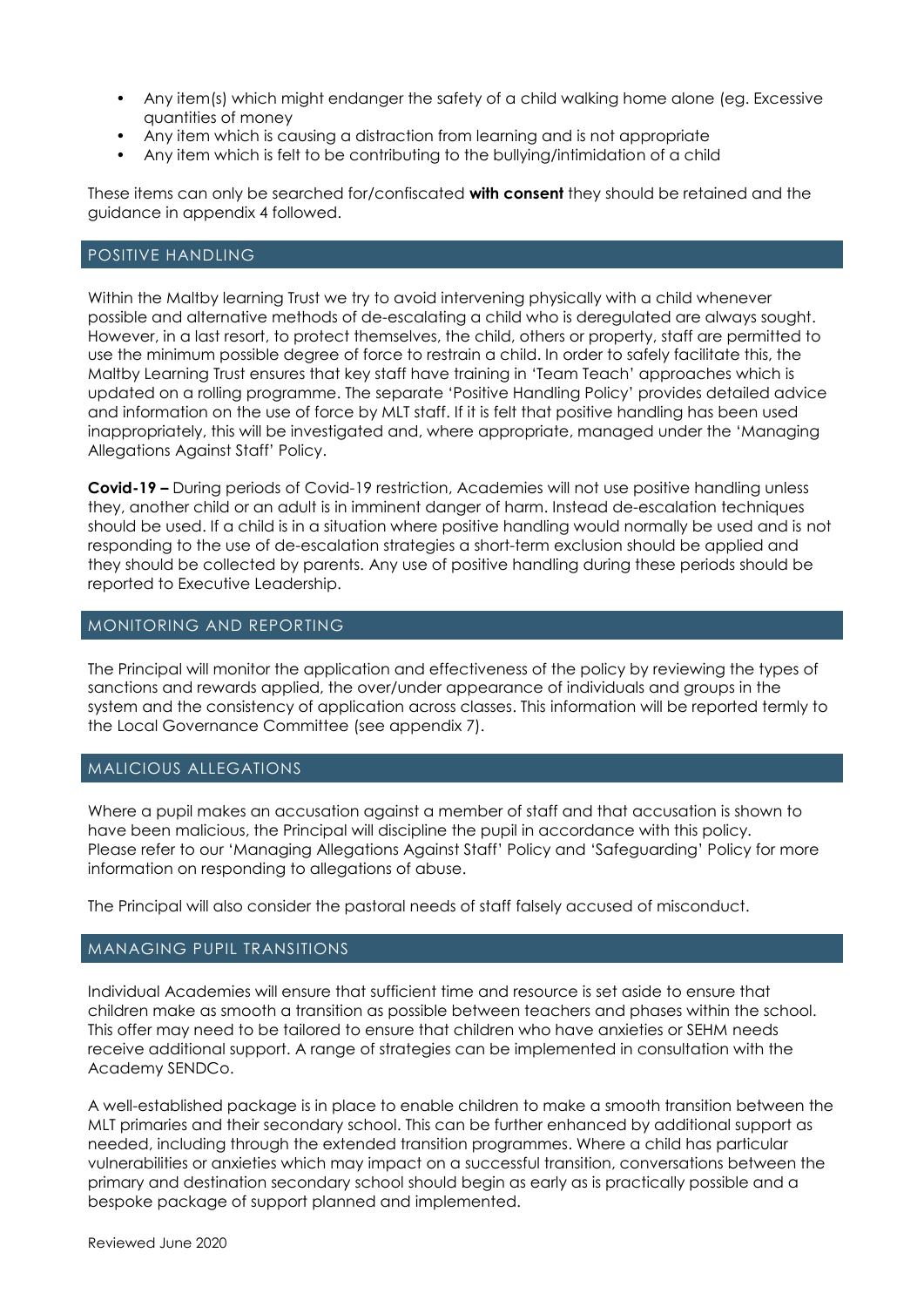#### ORGANISATION AND FACILITIES

All MLT primary schools have an area where children who are experiencing behavioural challenges can be withdrawn to. However, this is usually to enable the child to refocus and rapidly return to learning. Occasionally these areas may be used to provide in-school sanctions such as withdrawal from lessons for a longer period. In these cases, the room should be staffed by either the class TA or the school pastoral staff and the opportunity taken to enable the child to reflect on their behaviour. Parents should always be informed if this action has been taken and the incident logged using school systems (such as CPOMS).

**Covid-19** – During times of Covid-19 outbreak, spaces usually used for de-escalation may be designated as unsuitable due to poor ventilation or overall lack of space. In this case, the use of outdoor spaces is advised and should be maximised. It is critical that social distancing guidelines are followed at all times in this process.

#### REVIEWING THE POLICY

This policy overlaps with other policies and should be reviewed in conjunction with those policies, in accordance with the Trust/Academy review cycle.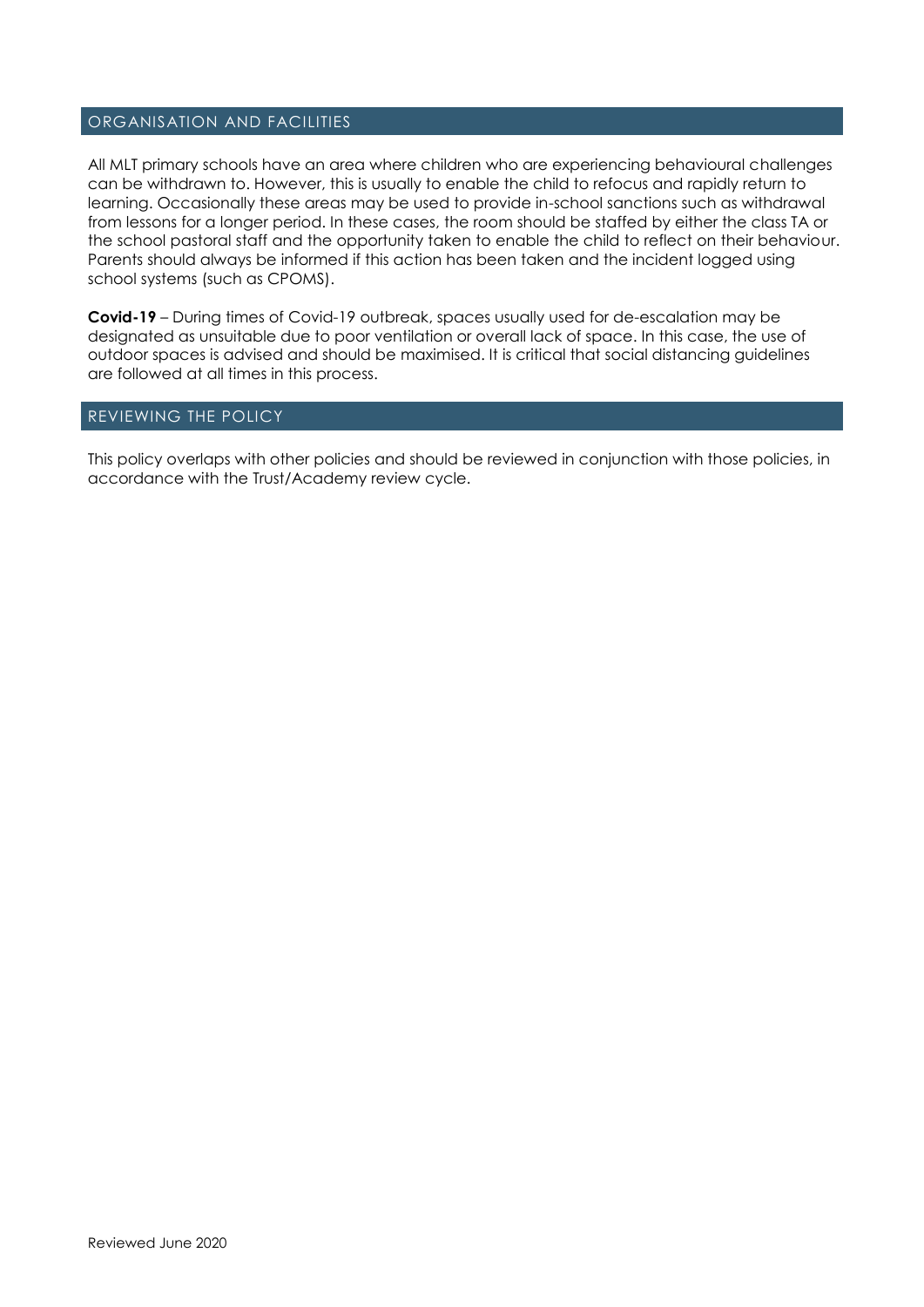#### APPENDIX 1 – ACADEMY SPECIFIC EXPECTATIONS

In the Lunch hall:

□Queue sensibly

- □Talk in a sensible voice
- □Tidy up after eating
- □Put chairs under the table
- $\square$  Walk at all times
- □Leave the hall by walking down the corridor to the yard

Around the academy:

□Show good manners: hold doors etc

- □ Only be where meant to be
- □Walk at all times
- □Line up sensibly when moving around academy

On Playground:

- □Play sensibly/safely
- □ Make no physical contact with other children
- **Be mindful of smaller children**
- $\square$ Use the toilets sensibly
- □Stay out of the wooded area
- **Not return into the building without an adult**

In class:

- □ Listen and stay on task
- **ODo not prevent others learning**
- **Sit correctly without leaning back on chairs**
- $\square$  Follow the 'Star Behaviours' at all times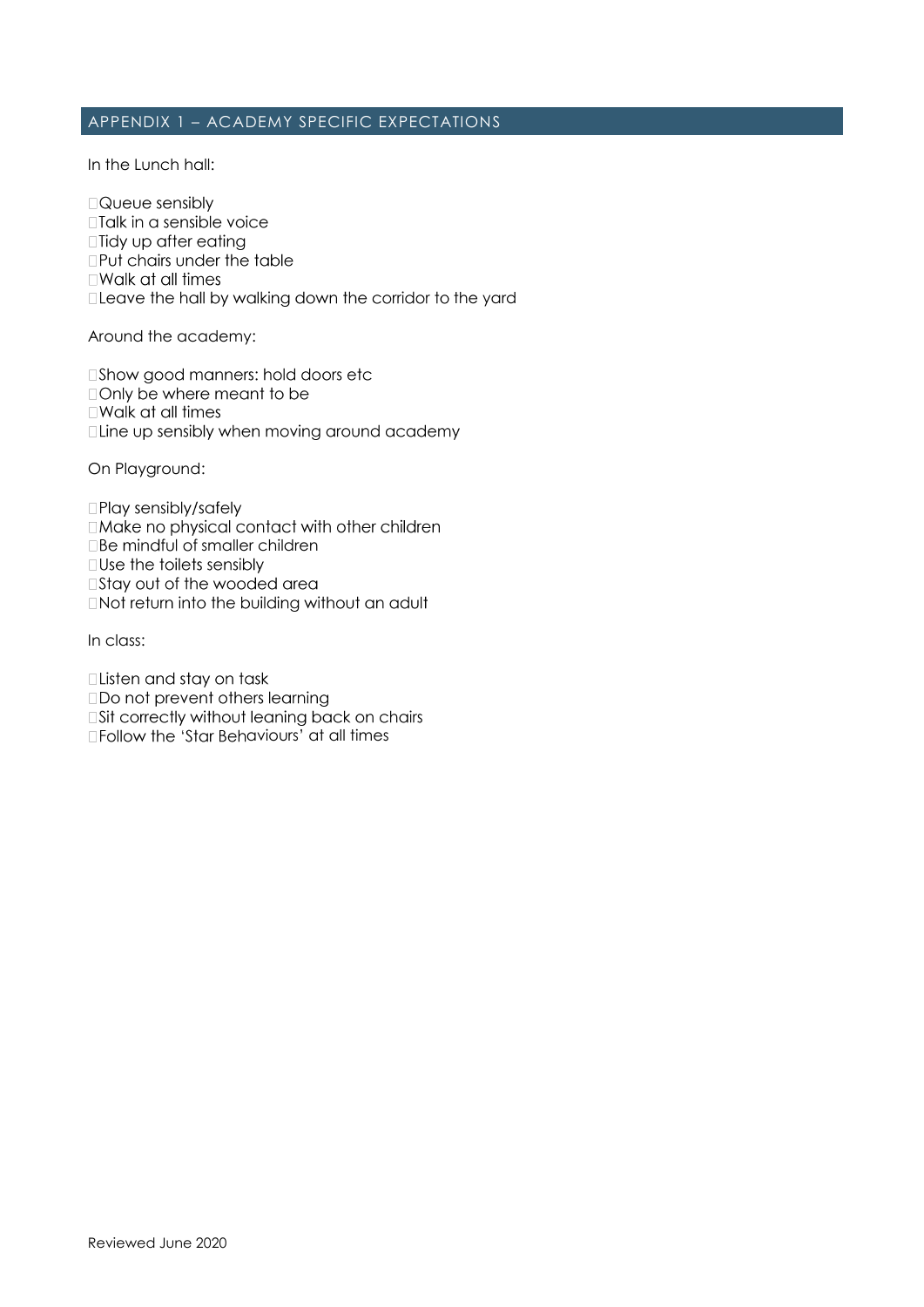# APPENDIX 1B – ACADEMY SPECIFIC EXPECTATIONS COVID-19

Please note these should address the following points in an academy specific manner

| <b>Action</b>                                                                                                                                                 | <b>Expectation</b>                                                                                                                                                          |
|---------------------------------------------------------------------------------------------------------------------------------------------------------------|-----------------------------------------------------------------------------------------------------------------------------------------------------------------------------|
| Children to follow altered routines for<br>staggered arrival or departure                                                                                     | Children arrive at scheduled time using the one-<br>way system. Any children arriving late report to<br>main reception.                                                     |
| Following school instructions on hygiene,<br>such as handwashing and sanitising                                                                               | Children wash hands when instructed by an adult,<br>particularly when leaving or returning to the<br>classroom.                                                             |
| Following instructions on who pupils can<br>socialise with at school                                                                                          | Children only socialize in designated groups and<br>do not mix with children outside their 'bubble'.                                                                        |
| Moving around the school as per specific<br>instructions (for example, one-way systems,<br>out of bounds areas, queuing)                                      | Children follow the instructions of staff effectively<br>and respect the school's social distancing<br>measures.                                                            |
| Expectations about sneezing, coughing,<br>tissues and disposal ('catch it, bin it, kill it')<br>and avoiding touching your mouth, nose<br>and eyes with hands | Children follow good hygiene and are sensible<br>about disposing of tissues etc.<br>Children try their best not to touch their faces.                                       |
| Tell an adult if you are experiencing<br>symptoms of coronavirus                                                                                              | Children are sensible about telling an adult if they<br>feel unwell.                                                                                                        |
| Rules about sharing any equipment or<br>other items including drinking bottles                                                                                | Children keep personal equipment to themselves<br>and do not use any equipment from outside their<br>bubble.                                                                |
| Follow expectations about breaks or play<br>times, including where they may or may<br>not play                                                                | Make sure they keep to their designated areas at<br>play time and do not mix with/play with other<br>children from outside their bubble.                                    |
| Sensible use of toilets                                                                                                                                       | Children only use their designated toilet and do<br>not go into the toilet if someone else in in there.                                                                     |
| clear rules about coughing or spitting at or<br>towards any other person                                                                                      | Children are careful about where they cough -<br>they understand that deliberately coughing or<br>spitting on someone will be a very serious incident.                      |
| Abide by rules for pupils at home about<br>conduct in relation to remote education                                                                            | Children are sensible in the use of home<br>education and particularly email systems.<br>Respect guidelines for the use of video<br>conference lessons and remote learning. |
| Understand the rewards and sanction<br>system                                                                                                                 | Know that the reward and sanction system will be<br>used to enforce Covid-19 sensitive behaviour<br>expectations as needed.                                                 |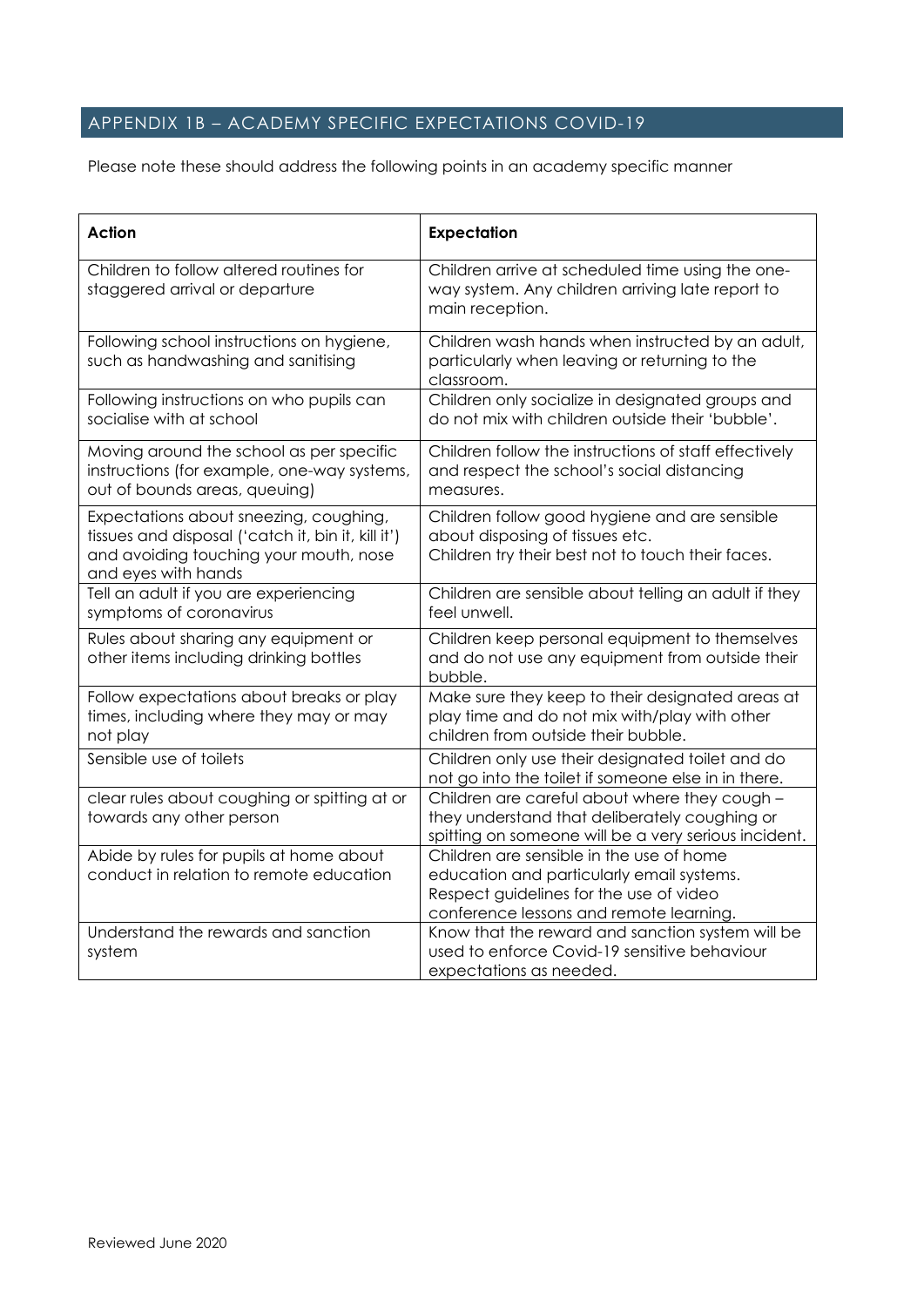#### APPENDIX 2 – ACADEMY SPECIFIC REWARDS AND SANCTIONS

At Maltby Redwood Academy, we expect all members of the school community to conduct themselves with the highest standards of behaviour.

#### **Golden Rules**

• *We are Ready*: We listen, We don't interrupt

• *We are Respectful*: We don't waste our own or other's time, We are honest: We don't cover up the truth, We look after property, We don't waste or damage things

• *We are Safe*: We don't hurt others, We don't hurt anybody's feelings, We look after each other

• *We work hard*: We want to learn and to enjoy new opportunities

#### **Star Behaviours**

Star awards are given in recognition of a special effort your child has made to follow the Golden Rules and for outstanding learning behaviour.

Our star behaviours are:

- · Being Ready, Respectful and Safe (in learning and in life)
- · Going the 'extra mile'
- · Reading every day

These rules are given high status in academies and form the basis of assemblies and class circle times. The rules are displayed prominently in every classroom and in public areas. They are also clearly noted on the certificates given as rewards and the notes of sanctions applied. It is made clear to children where they have followed or failed to follow the rules.

In order to interpret these rules, staff and pupils have rights and responsibilities which must be upheld if the community is to work together effectively.

| Rights |                                  |  | <b>Responsibilities</b>                          |  |  |  |
|--------|----------------------------------|--|--------------------------------------------------|--|--|--|
|        | To be safe                       |  | Behave appropriately/model behaviour to          |  |  |  |
|        | To feel safe                     |  | keep a safe environment                          |  |  |  |
|        | To have opinions respected       |  | To treat others with respect                     |  |  |  |
|        | To be heard                      |  | To listen                                        |  |  |  |
|        | To be treated as                 |  | To accept that everyone is different             |  |  |  |
|        | professionals/individuals        |  | To take responsibility for own learning/Prof     |  |  |  |
|        | To learn/develop professionally  |  | development                                      |  |  |  |
|        | To have gifts/talents recognised |  | To recognise the strengths and talents of<br>all |  |  |  |
|        | To be believed/trusted           |  | To be truthful/honest                            |  |  |  |
|        | Physical comfort                 |  | Care for others                                  |  |  |  |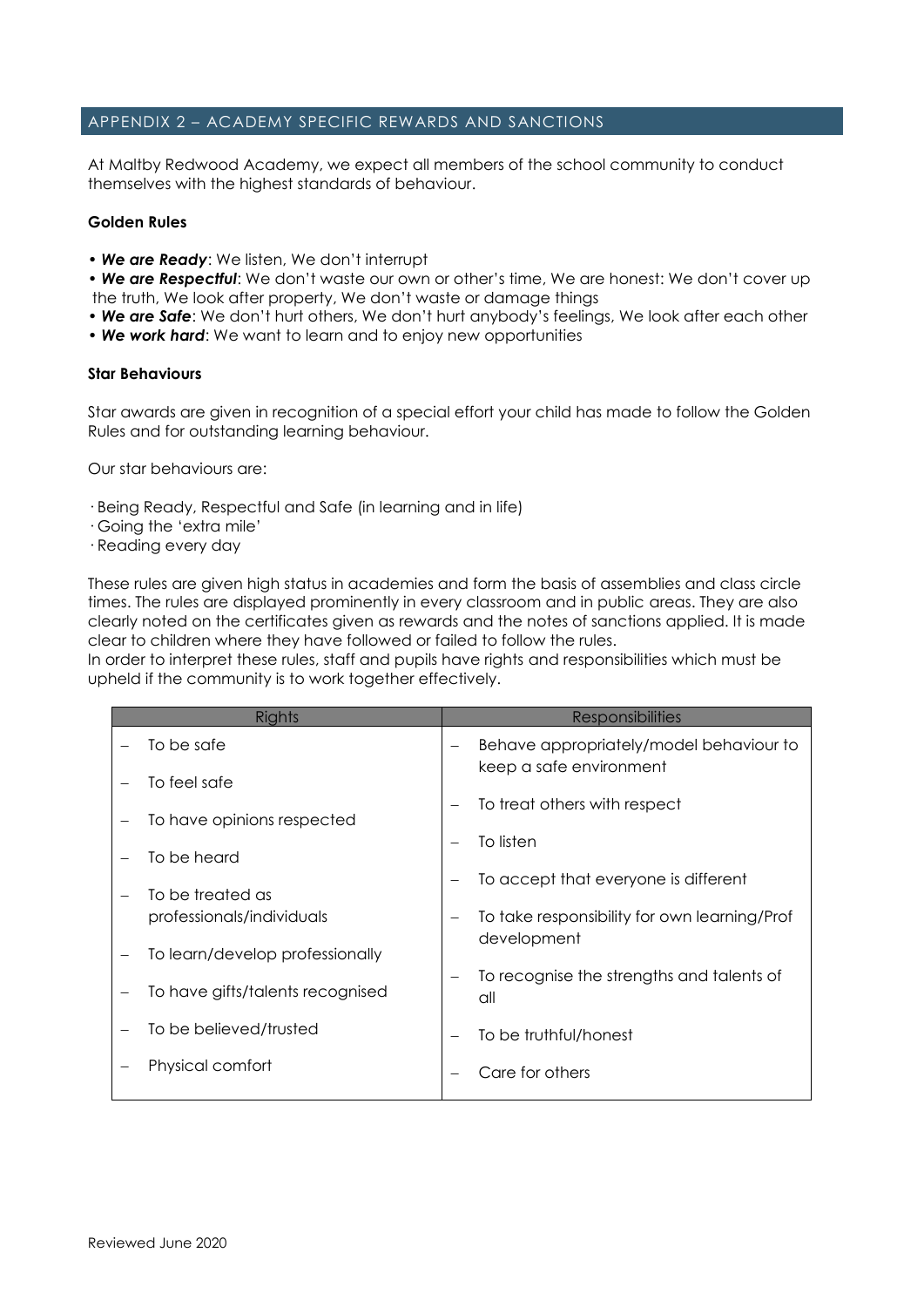## **REWARDS**

| Reward                                                                                                                                                                                                                                                                                                     | Purpose                                                                                                                                                                                                                                     | Examples of use                                                                                                                                         |
|------------------------------------------------------------------------------------------------------------------------------------------------------------------------------------------------------------------------------------------------------------------------------------------------------------|---------------------------------------------------------------------------------------------------------------------------------------------------------------------------------------------------------------------------------------------|---------------------------------------------------------------------------------------------------------------------------------------------------------|
| Just a note to say<br>Given by the principal or SLT<br>- a postcard is sent home for<br>good work or behaviour                                                                                                                                                                                             | To reward good work or<br>behaviour                                                                                                                                                                                                         | Good pieces of work<br>$\bullet$<br>Good behavior for an<br>individual                                                                                  |
| <b>Principal's Award</b><br>Given when children are<br>sent to the principal or SLT<br>Child receives a certificate<br>and sticker for outstanding<br>work or behaviour<br><b>Star behavior Awards</b><br>Stickers, badges, Dojo points<br>awarded when the pupil                                          | Reward for following the<br>Golden Rules whether<br>outstanding behavior or<br>learning<br>Given infrequently for efforts<br>which are outstanding for<br>the individual child<br>To reward strong and<br>consistent learning<br>behaviours | Outstanding pieces of<br>$\bullet$<br>work<br>Outstanding behavior for<br>$\bullet$<br>an individual<br>Outstanding learning<br>$\bullet$<br>behaviours |
| shows the characteristics or<br>skills described by the star<br>behaviours:<br>1.<br>Above & Beyond<br>2.<br>#teamRedwood<br>3.<br>Curiosity<br>Kind & helpful<br>4.<br>Persistence<br>5.<br>Positive Attitude<br>6.<br>7.<br>Ready, Respectful,<br>Safe<br><b>Redwood Reads</b><br>8.<br>9.<br>Resilience |                                                                                                                                                                                                                                             | One child per class is<br>$\bullet$<br>invited to attend<br>'afternoon tea' with the<br>principal on Friday<br>afternoons                               |
| <b>Special Mentions</b><br>Children receive certificate<br>and recognition in assembly<br>for a particular reason<br>chosen by the class teacher                                                                                                                                                           | Rewards the outstanding<br>effort by one child per class,<br>per week                                                                                                                                                                       | Outstanding contribution<br>$\bullet$<br>to learning                                                                                                    |
| <b>Always Award</b><br>Children receive certificate<br>and recognition in assembly<br>for an action they take<br>regularly                                                                                                                                                                                 | Rewards the consistent<br>'always' behaviours of one<br>child per class, per week                                                                                                                                                           | Consistently outstanding<br>$\bullet$<br>behaviours<br>e.g. 'always' Ready,<br>Respectful and Safe                                                      |

#### SANCTIONS

## **The Consequence Ladder**

This is to be mainly used for in class sanctions (See appendix 2), but can also be applied to incidents outside: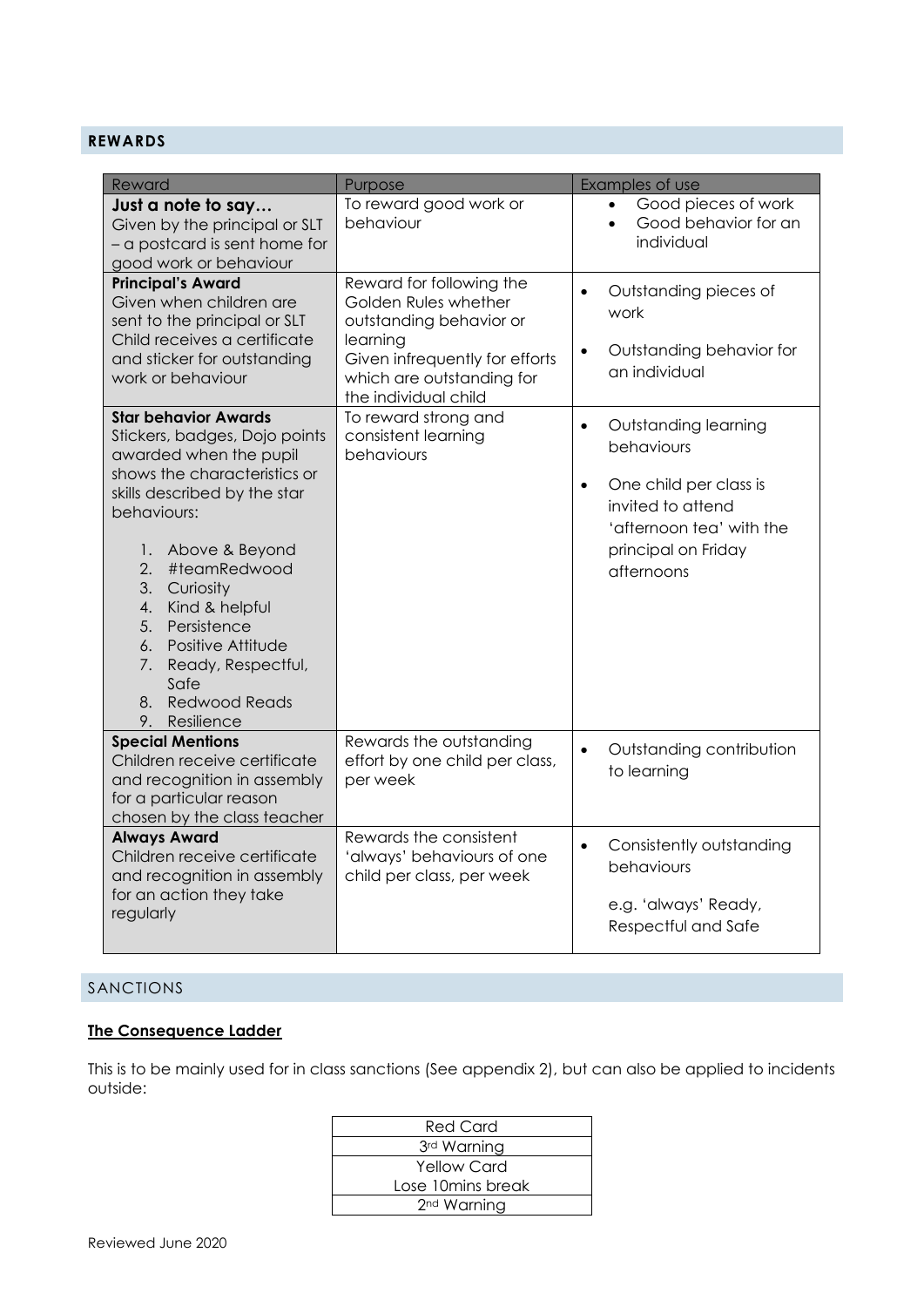

After the first warning, each of the levels of sanction carries a loss of break time and is intended as a supplement to other classroom management techniques. It should not be the only classroom management strategy used, and it is assumed that a range of positive behaviour strategies should supplement and support it. Warnings are given to alert children to the impact that their behaviour has/is having on the ability of those around them to learn effectively – warnings can be earned back to green for a first warning or yellow for a second warning. Warnings may be given for repeated incidents of low level, but irritating, behaviour or one-off more serious incidents.

Eg. Child repeatedly talks to another next to them in a discussion. Child shouts across the classroom.

Children can also go straight to a Yellow or Red card; these would be more serious one-off cases, such as rudeness or deliberately ignoring instructions given by the teacher. Up to a Red Card the children return to the bottom of the ladder each day. In KS1 a Red Card leads to the loss of all privileges for the day, and means they have to walk with the teacher at break times. Once a red card has been given in KS2 children move to the next level of the system – the behaviour monitoring system.

Other sanctions can be applied at the discretion of the teacher such as sending the child to work in another class or with an SLT member. These sanctions should be used where the poor behaviour is preventing the other children in the class from learning – removing their right to learn.

#### **The Behaviour Monitoring System**

This part of the behaviour system is intended for those children who have demonstrated particularly serious incidents of poor behaviour or persistent low level and irritating behaviour which has had a consistent impact on both their own learning and that of others. Children enter this system on the receipt of a Red Card.

| <b>Sanction</b>                                                         | <b>Result</b>                                                                                                                                                                                                                                                                                                                                                                                                                                                                                                | <b>Given for</b>                                                                                |
|-------------------------------------------------------------------------|--------------------------------------------------------------------------------------------------------------------------------------------------------------------------------------------------------------------------------------------------------------------------------------------------------------------------------------------------------------------------------------------------------------------------------------------------------------------------------------------------------------|-------------------------------------------------------------------------------------------------|
| <b>Red Card-</b><br>Remains on<br>record for 6<br>weeks                 | Child sent to Principal - Child given Red Card<br>sheet which shows how they have broken the<br>golden rules and is annotated with a brief record<br>of the incident/behaviour. This is taken home for                                                                                                                                                                                                                                                                                                       | Persistent low level<br>poor behaviour.<br>Single significant                                   |
|                                                                         | parents to sign/comment on.                                                                                                                                                                                                                                                                                                                                                                                                                                                                                  | incident - physical<br>contact to injure/<br>irresponsible behaviour<br>causing injury to other |
| 2 <sup>nd</sup> Red<br>$Card -$<br>remains on<br>record for 6<br>weeks. | A child receiving a second red card within 6<br>weeks of the receipt of the first loses all privileges<br>in the Academy. This includes representing<br>Academy teams, choir, monitors etc. the red card<br>stays on the record for 6 weeks and acts as a 2nd<br>card for a minimum of 3 weeks (eg if a 2 <sup>nd</sup> red<br>card is given in the final week of the first red card<br>being in force it will act as second red for the next<br>three weeks, the child then drops down to one<br>red card). | As Above, Repeatedly                                                                            |
| Green<br>Report                                                         | If a third red card is given within the time given the<br>child is placed on Green report the child carries<br>the report with them and has it signed every<br>lesson and break. Lessons are graded A, B, C, D,                                                                                                                                                                                                                                                                                              | As Above, Repeatedly<br>Serious one-off<br>behaviour which, while                               |
|                                                                         | U. D is considered poor, U is unacceptable. One U<br>or up to 3 D's will keep the child on report for an<br>additional week. If more than 2 U's or 4 D's are<br>given in any week, then the child moves to the                                                                                                                                                                                                                                                                                               | it does not put others<br>at risk, does seriously<br>go against the spirit<br>and letter of the |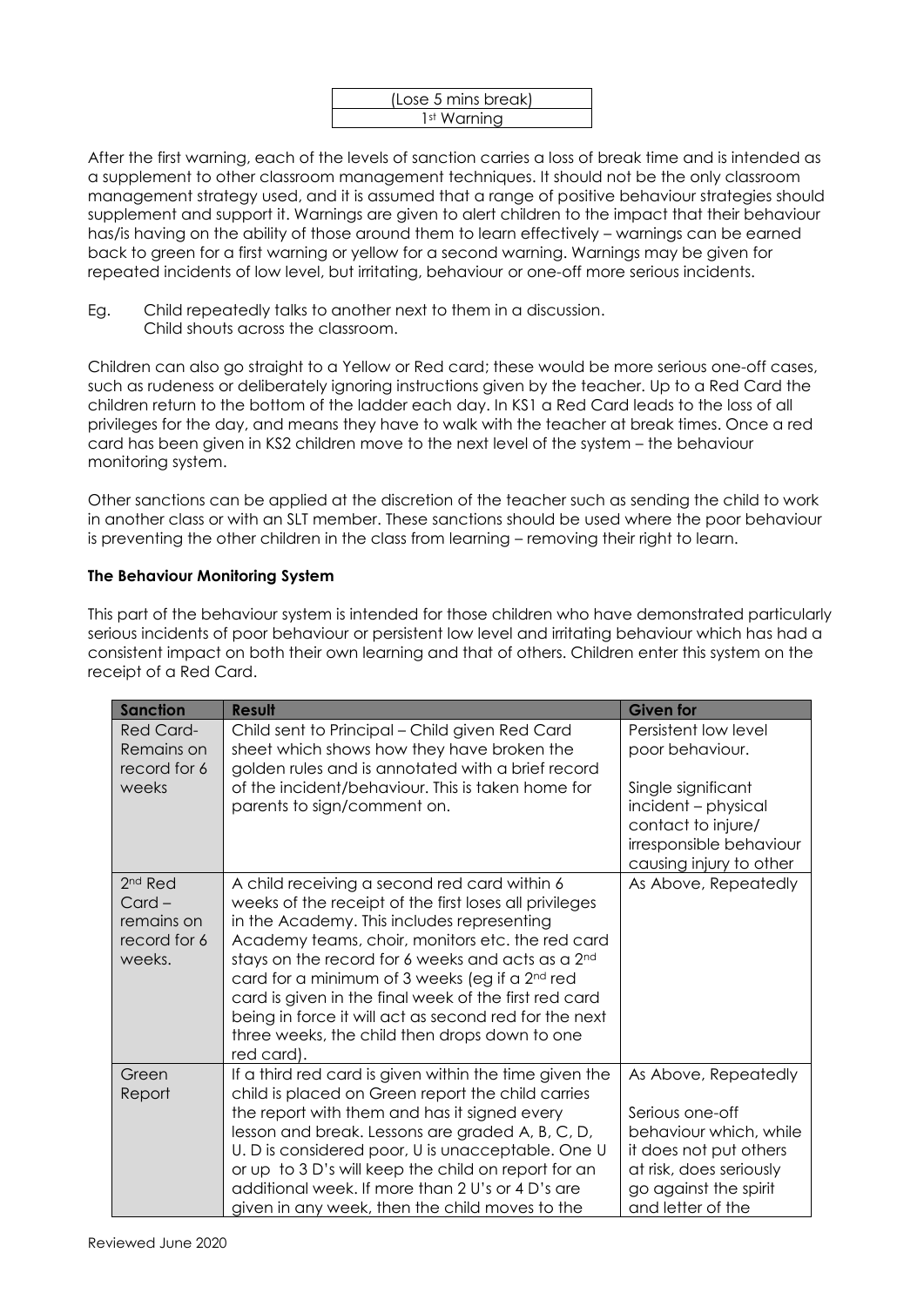|                  | next level of report when it is reviewed at the end<br>of that week. Children stay on report for a<br>minimum of 3 weeks. Reports go home at the end<br>of every day and parents are expected to sign<br>daily to show that they have been seen. | golden rules.                                                                                                                                                                                                                               |
|------------------|--------------------------------------------------------------------------------------------------------------------------------------------------------------------------------------------------------------------------------------------------|---------------------------------------------------------------------------------------------------------------------------------------------------------------------------------------------------------------------------------------------|
| Yellow<br>Report | As above but children are expected to walk with<br>the teacher on duty at break times. The child must<br>present the report with a pen or pencil to the<br>teacher on duty.                                                                      | As Above Repeatedly<br>Serious one off<br>behaviour which<br>makes the teacher<br>feel that the child<br>cannot be trusted to<br>play normally at break<br>times until they have<br>had an extended time<br>to consider their<br>behaviour. |
| Red Report       | A final report which is used in close consultation<br>with parents and is considered a final step before<br>official fixed term exclusion.                                                                                                       | As Above Repeatedly<br>One off incidents of<br>behaviour which are<br>so serious that if they<br>were repeated,<br>exclusion would be the<br>only option.                                                                                   |
| Exclusion        | To follow LA guidance                                                                                                                                                                                                                            | A last resort where trust<br>between the pupil and<br>Academy have<br>Jusbroken down                                                                                                                                                        |

It is intended that the harsher sanctions outlined here should be used only infrequently. However, records will be kept of what Red Cards, reports etc are given for within the Behaviour monitoring file; this will enable any inconsistencies in how they are awarded to be identified.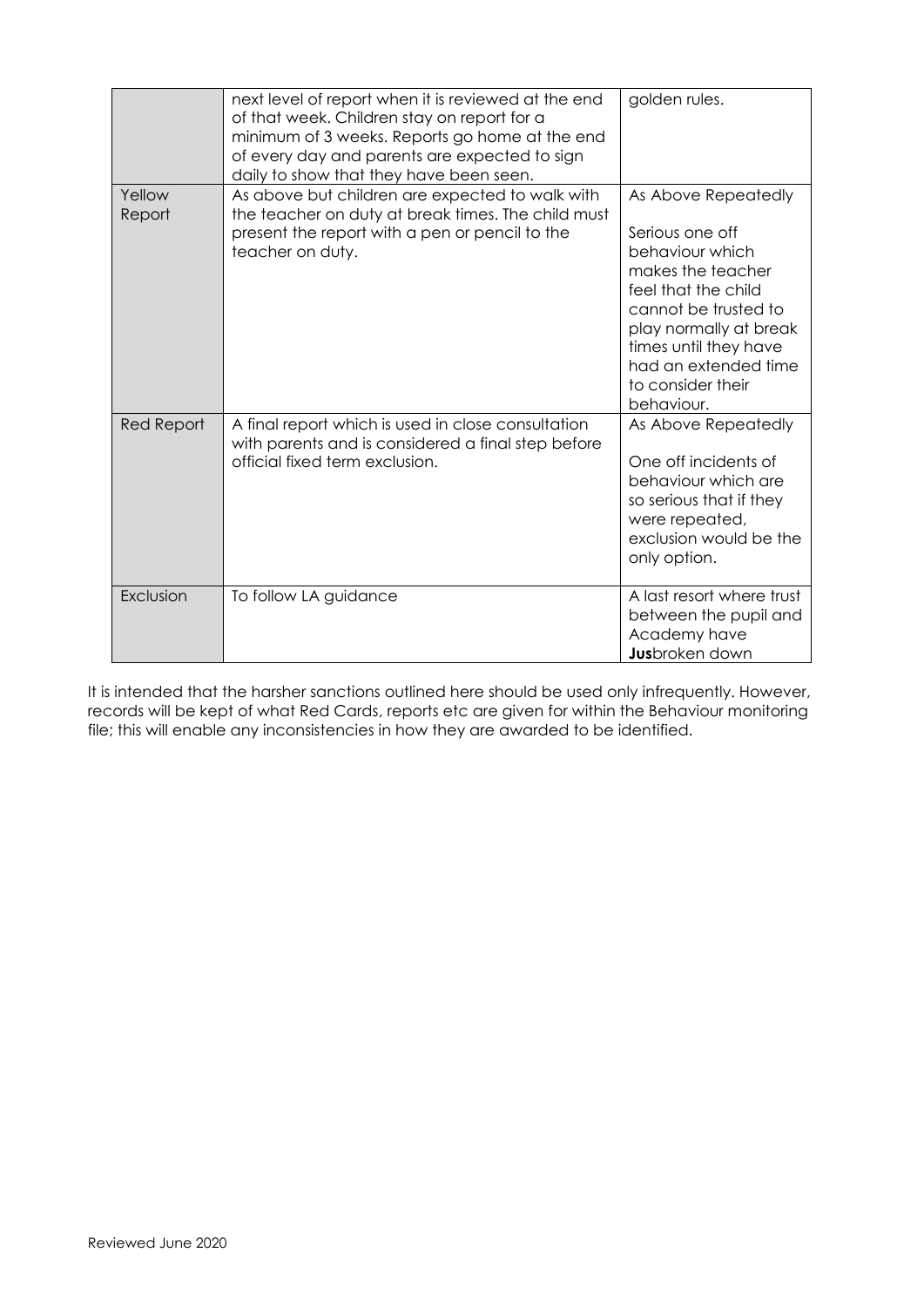#### APPENDIX 3 – CONSEQUENCE LADDER (OR ACADEMY'S OWN EQUIVALENT)

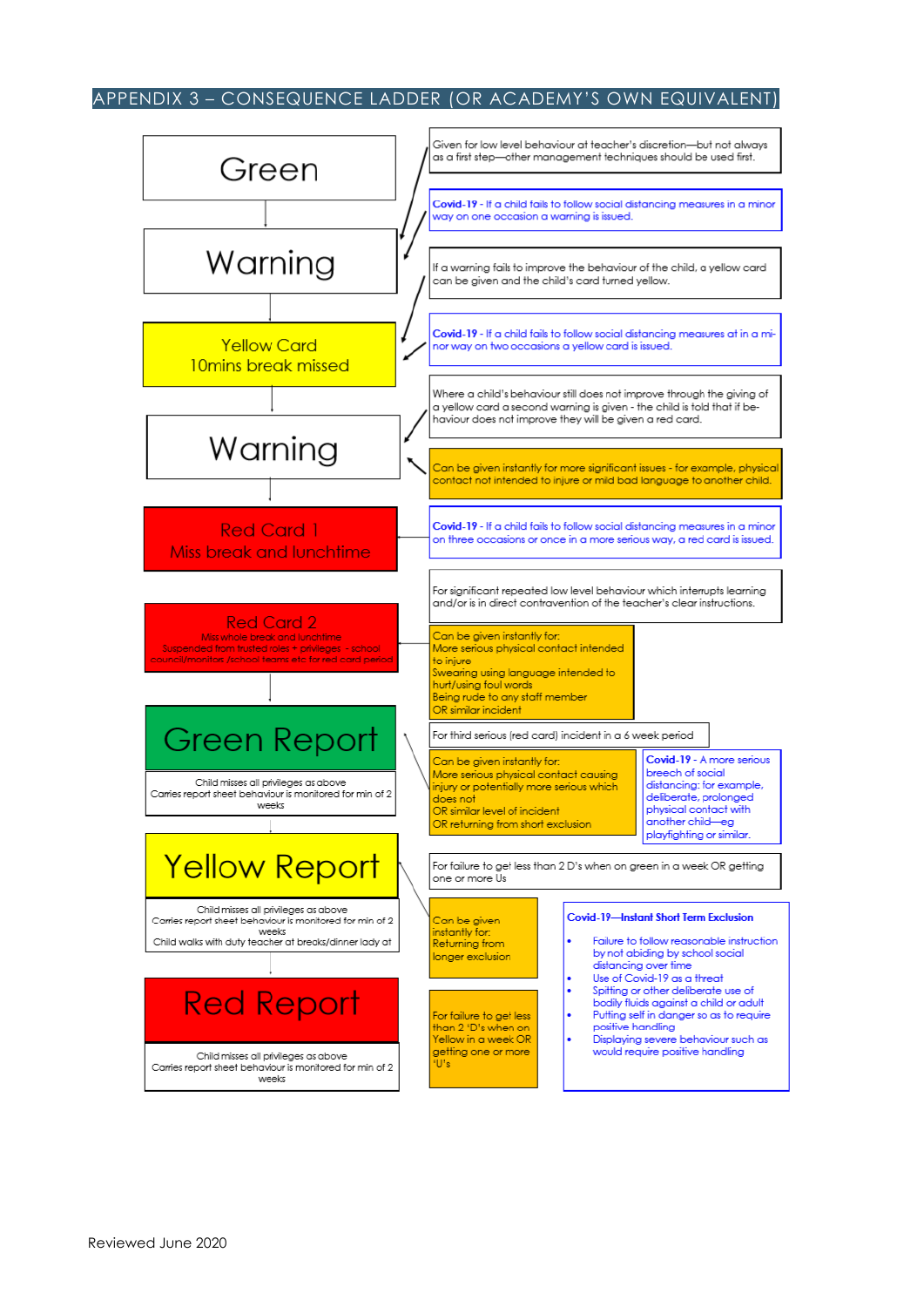APPENDIX 4 – BEHAVIOUR LADDER (OR ACADEMY'S OWN EQUIVALENT)

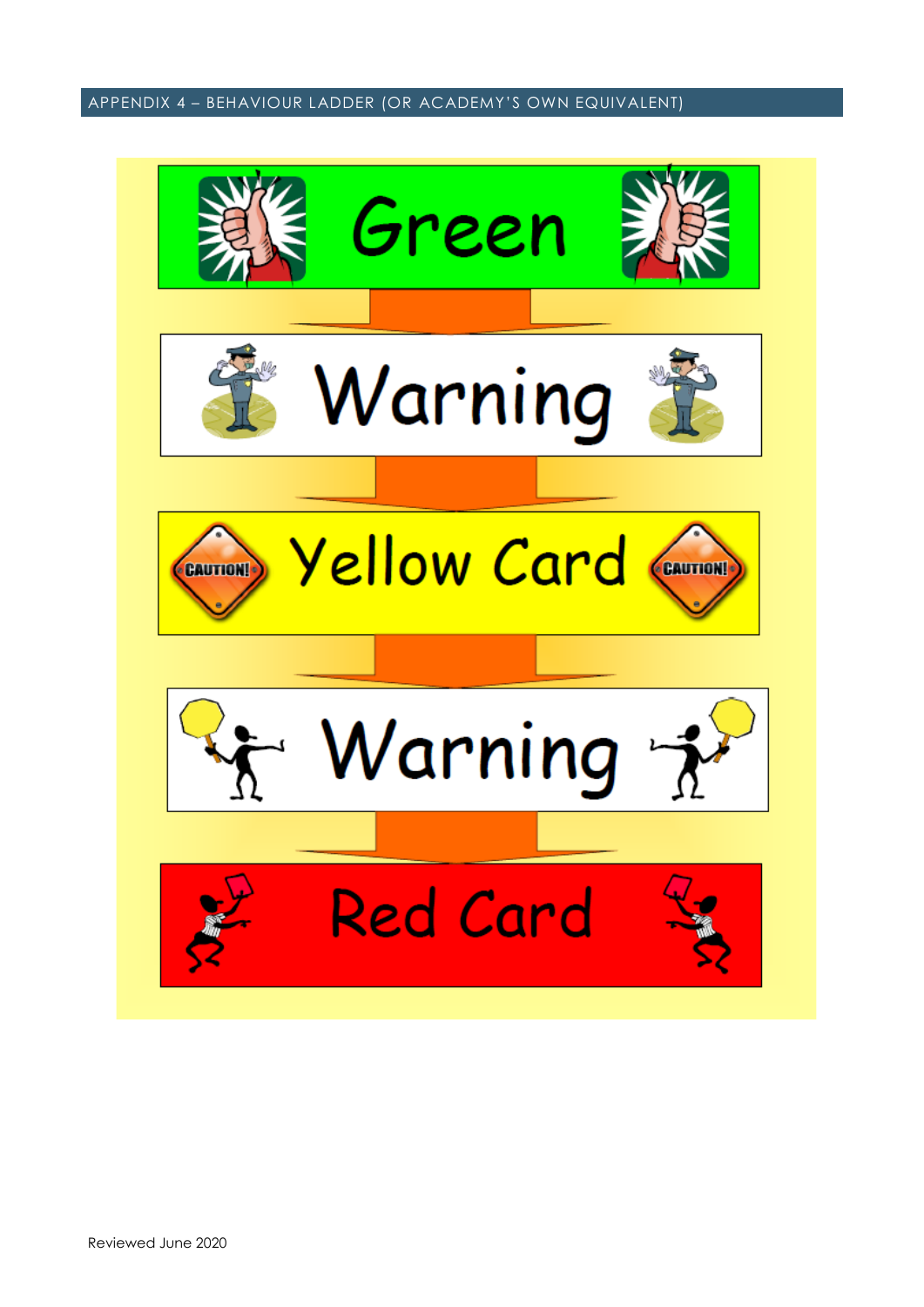#### APPENDIX 5 – POWERS TO SEARCH

From *'Searching, screening and confiscation Advice for headteachers, school staff and governing bodies' (DfE February 2014)*

#### **Academies obligations under the European Convention on Human Rights (ECHR)**

Under article 8 of the European Convention on Human Rights pupils have a right to respect for their private life. In the context of these particular powers, this means that pupils have the right to expect a reasonable level of personal privacy.

The right under Article 8 is not absolute, it can be interfered with but any interference with this right by a school (or any public body) must be justified and proportionate.

The powers to search in the Education Act 1996 are compatible with Article 8. A school exercising those powers lawfully should have no difficulty in demonstrating that it has also acted in accordance with Article 8. This advice will assist schools in deciding how to exercise the searching powers in a lawful way.

#### SEARCHING

Academy staff can search a pupil for any item if the pupil agrees.

The Principal and staff authorised by them have a statutory power to search pupils, or their possessions, without consent, where they have reasonable grounds for suspecting that the pupil may have a prohibited item.

Prohibited items are:

- knives or weapons
- alcohol
- illegal drugs
- stolen items
- tobacco and cigarette papers
- fireworks
- pornographic images

any article that the member of staff reasonably suspects has been, or is likely to be, used:

- to commit an offence
- to cause personal injury to, or damage to the property of, any person (including the pupil).

The Principal and authorised staff can also search for any item banned by the Academy rules which has been identified in the rules as an item which may be searched for.

#### **Confiscation**

Academy staff can seize any prohibited item found as a result of a search. They can also seize any item, however found, which they consider harmful or detrimental to Academy discipline.

#### **Searching with consent**

Academy's common law powers to search: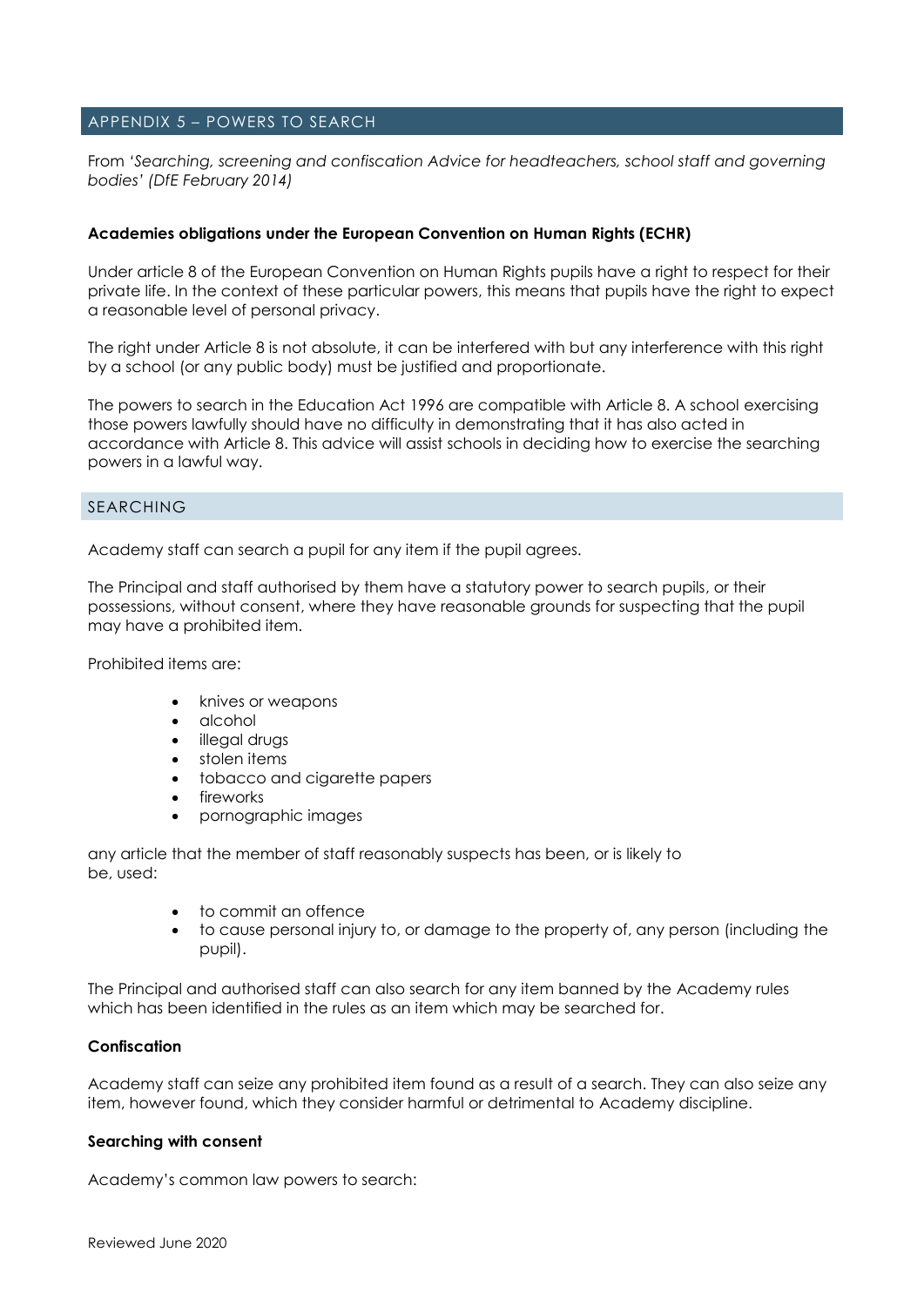Academy staff can search pupils with their consent for any item.

Note:

- The Academy is not required to have formal written consent from the pupil for this sort of search – it is enough for the teacher to ask the pupil to turn out his or her pockets or if the teacher can look in the pupil's bag or locker and for the pupil to agree.
- The Academy makes it clear in this policy and in communications to parents and pupils what items are banned.
- If a member of staff suspects a pupil has a banned item in his/her possession, they can instruct the pupil to turn out his or her pockets or bag and if the pupil refuses, the teacher can apply an appropriate punishment as set out in the Academy's behaviour policy.
- A pupil refusing to co-operate with such a search raises the same kind of issues as where a pupil refuses to stay in a detention or refuses to stop any other unacceptable behaviour when instructed by a member of staff – in such circumstances, the Academy can apply an appropriate disciplinary penalty.

#### **Searching without consent of the child**

The law states that the Academy can search for the following items:

Knives or weapons, alcohol, illegal drugs and stolen items; and tobacco and cigarette papers, fireworks and pornographic images;

and

Any article that the member of staff reasonably suspects has been, or is likely to be, used to commit an offence, or to cause personal injury to, or damage to property;

and

Any item banned by the Academy rules which has been identified in the rules as an item which may be searched for.

#### CAN I SEARCH?

Yes, if you are the Principal or a member of Academy staff and authorised by the Principal.

#### **Under what circumstances?**

- You must be the same sex as the pupil being searched; and there must be a witness (also a staff member) and, if at all possible, they should be the same sex as the pupil being searched.
- There is a limited exception to this rule. You can carry out a search of a pupil of the opposite sex to you and without a witness present, but only where you reasonably believe that there is a risk that serious harm will be caused to a person if you do not conduct the search immediately and where it is not reasonably practicable to summon another member of staff.

#### **When can I search?**

 If you have reasonable grounds for suspecting that a pupil is in possession of a prohibited item.

*Also note: The law also says what must be done with prohibited items which are seized following a search.*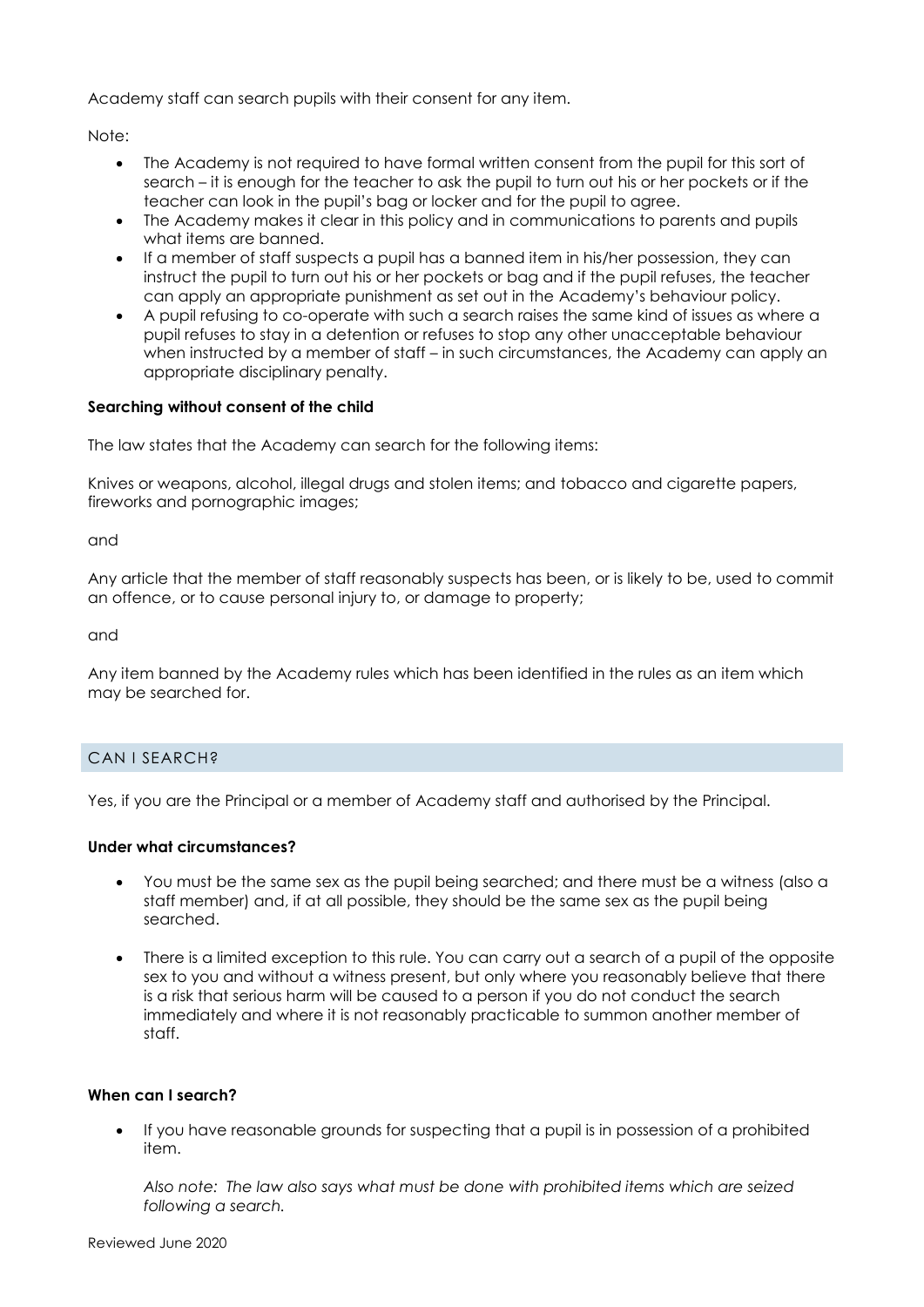The requirement that the searcher is the same sex as the pupil and that a witness is present will continue to apply in nearly all searches. Where it is practicable to summon a staff member of the same sex as the pupil and a witness then the teachers wishing to conduct a search must do so.

#### **Authorising members of staff**

- The Principal should decide who to authorise to use these powers. There is no requirement to provide authorisation in writing.
- Staff, other than security staff, can refuse to undertake a search. The law states that Principals may not require anyone other than a member of the Academy security staff to undertake a search.
- Staff can be authorised to search for some items but not others; for example, a member of staff could be authorised to search for stolen property, but not for weapons or knives.
- If a security guard, who is not a member of the Academy staff, searches a pupil, the person witnessing the search should ideally be a permanent member of the Academy staff, as they are more likely to know the pupil.

#### **Training for school staff to search without consent**

 When designating a member of staff to undertake searches under these powers, the Principal should consider whether the member of staff requires any additional training to enable them to carry out their responsibilities.

#### **Establishing grounds for a search without consent**

- Teachers can only undertake a search without consent if they have reasonable grounds for suspecting that a pupil may have in his or her possession a prohibited item. The teacher must decide in each particular case what constitutes reasonable grounds for suspicion. For example, they may have heard other pupils talking about the item or they might notice a pupil behaving in a way that causes them to be suspicious.
- In the exceptional circumstances when it is necessary to conduct a search of a pupil of the opposite sex or in the absence of a witness, the member of staff conducting the search should bear in mind that a pupil's expectation of privacy increases as they get older.
- The powers allow Academy staff to search regardless of whether the pupil is found after the search to have that item. This includes circumstances where staff suspect a pupil of having items such as illegal drugs or stolen property which are later found not to be illegal or stolen.
- Academy staff can view CCTV footage in order to make a decision as to whether to conduct a search for an item (in line with the CCTV guidelines).

#### **Searches for items banned by the Academy rules**

- An item banned by the Academy rules may only be searched for under these powers if it has been identified in the Academy rules as an item that can be searched for.
- The Academy rules must be determined and publicised by the principal in accordance with section 89 of the Education and Inspections Act 2006 in maintained schools. In the case of Academy schools and alternative provision Academies, the 9 school rules must be determined in accordance with the School Behaviour (Determination and Publicising of Measures in Academies) Regulations 2012. Separate advice on Academy rules is available in 'Behaviour and Discipline – advice for headteachers and school staff' (DFE).
- Under section 89 and the School Behaviour (Determination and Publicising of Measures in Academies) Regulations 2012 the Principal must publicise the Academy behaviour policy, in writing, to staff, parents and pupils at least once a year.

#### **Location of a search**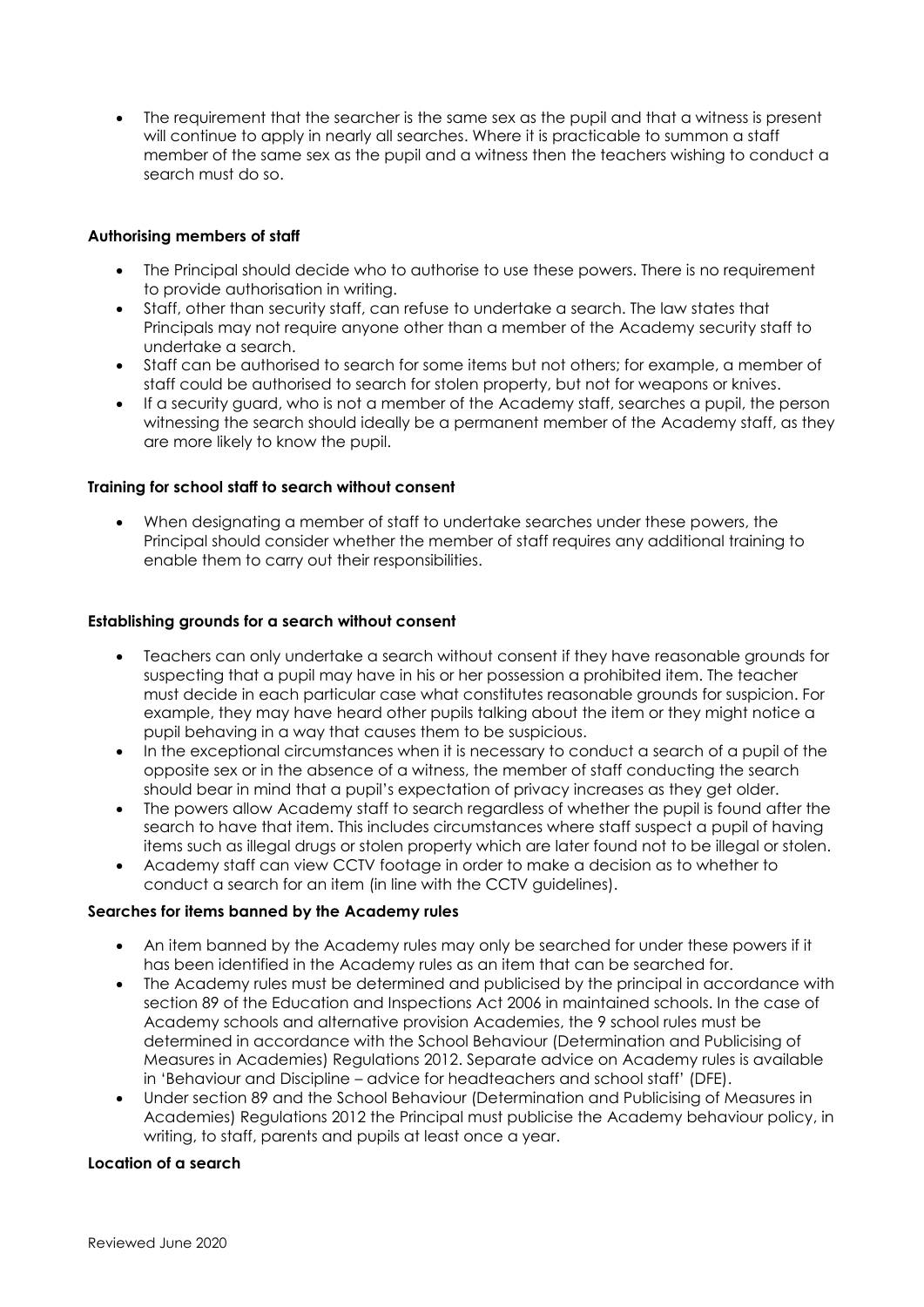- Searches without consent can only be carried out on the Academy premises or, if elsewhere, where the member of staff has lawful control or charge of the pupil, for example on Academy trips in England or in training settings.
- The powers only apply in England.

#### DURING THE SEARCH

#### **Extent of the search – clothes, possessions, desks and lockers**

#### **What the law says:**

- The person conducting the search may not require the pupil to remove any clothing other than outer clothing.
- 'Outer clothing' means clothing that is not worn next to the skin or immediately over a garment that is being worn as underwear but 'outer clothing' includes hats; shoes; boots; gloves and scarves.
- 'Possessions' means any goods over which the pupil has or appears to have control this includes desks, lockers and bags.
- A pupil's possessions can only be searched in the presence of the pupil and another member of staff, except where there is a risk that serious harm will be caused to a person if the search is not conducted immediately and where it is not reasonably practicable to summon another member of staff.

#### Also note:

The power to search without consent enables a personal search, involving removal of outer clothing and searching of pockets; but not an intimate search going further than that, which only a person with more extensive powers (e.g. a police officer) can do.

#### **Lockers and desks**

- Under common law powers, schools are able to search lockers and desks for any item provided the pupil agrees. Schools can also make it a condition of having a locker or desk that the pupil consents to have these searched for any item whether or not the pupil is present.
- If a pupil does not consent to a search (or withdraws consent having signed a consent form) then it is possible to conduct a search without consent but only for the "prohibited items" listed above.

#### **Use of force**

- Members of staff can use such force as is reasonable given the circumstances when conducting a search for knives or weapons, alcohol, illegal drugs, stolen items, tobacco and cigarette papers, fireworks, pornographic images or articles that have been or could be used to commit an offence or cause harm. Such force cannot be used to search for items banned under the Academy's rules.
- Separate advice is available on teachers' power to use force see Associated Resources section below for a link to this document

#### AFTER THE SEARCH

#### **The power to seize and confiscate items – general**

What the law allows:

 Schools' general power to discipline, as set out in Section 91 of the Education and Inspections Act 2006, enables a member of staff to confiscate, retain or dispose of a pupil's property as a disciplinary penalty, where reasonable to do so.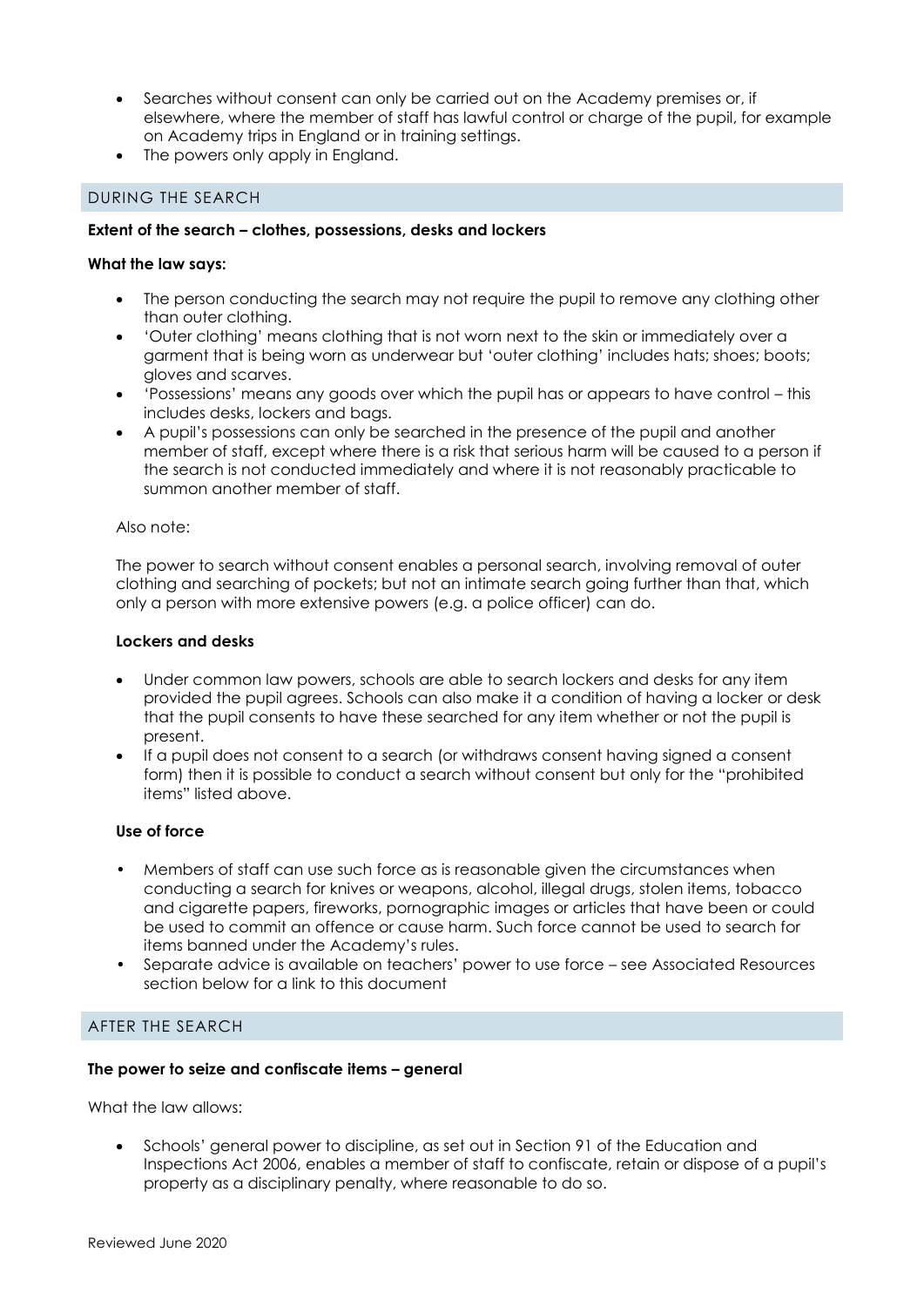#### Also note:

The member of staff can use their discretion to confiscate, retain and/or destroy any item found as a result of a 'with consent' search so long as it is reasonable in the circumstances. Where any article is thought to be a weapon it must be passed to the police.

Staff have a defence to any complaint or other action brought against them. The law protects members of staff from liability in any proceedings brought against them for any loss of, or damage to, any item they have confiscated, provided they acted lawfully.

#### **Items found as a result of a 'without consent' search**

What the law says:

- A person carrying out a search can seize anything they have reasonable grounds for suspecting is a prohibited item or is evidence in relation to an offence.
- Where a person conducting a search finds alcohol, they may retain or dispose of it. This means that schools can dispose of alcohol as they think appropriate but this should not include returning it to the pupil.
- Where they find controlled drugs, these must be delivered to the police as soon as possible but may be disposed of if the person thinks there is a good reason to do so.
- Where they find other substances which are not believed to be controlled drugs these can be confiscated where a teacher believes them to be harmful or detrimental to good order and discipline. This would include, for example, so called 'legal highs'.
- Where staff suspect a substance may be controlled they should treat them as controlled drugs as outlined above.
- Where they find stolen items, these must be delivered to the police as soon as reasonably practicable – but may be returned to the owner (or may be retained or disposed of if returning them to their owner is not practicable) if the person thinks that there is a good reason to do so.
- Where a member of staff finds tobacco or cigarette papers they may retain or dispose of them. As with alcohol, this means that schools can dispose of tobacco or cigarette papers as they think appropriate but this should not include returning them to the pupil.
- Fireworks found as a result of a search may be retained or disposed of but should not be returned to the pupil.
- If a member of staff finds a pornographic image, they may dispose of the image unless its possession constitutes a specified offence (i.e. it is extreme or child pornography) in which case it must be delivered to the police as soon as reasonably practicable
- Where an article that has been (or could be) used to commit an offence or to cause personal injury or damage to property is found it may be delivered to the police or returned to the owner. It may also be retained or disposed of.
- Where a member of staff finds an item which is banned under the Academy rules they should take into account all relevant circumstances and use their professional judgement to decide whether to return it to its owner, retain it or dispose of it.
- Any weapons or items which are evidence of an offence must be passed to the police as soon as possible.

#### **Statutory guidance on the disposal of controlled drugs and stolen items**

- It is up to teachers to decide whether there is a good reason not to deliver stolen items or controlled drugs to the police. In determining what is a "good reason" for not delivering controlled drugs or stolen items to the police the member of staff must have regard to the following guidance issued by the Secretary of State:
	- o In determining what is a 'good reason' for not delivering controlled drugs or stolen items to the police, the member of staff should take into account all relevant circumstances and use their professional judgement to determine whether they can safely dispose of a seized article.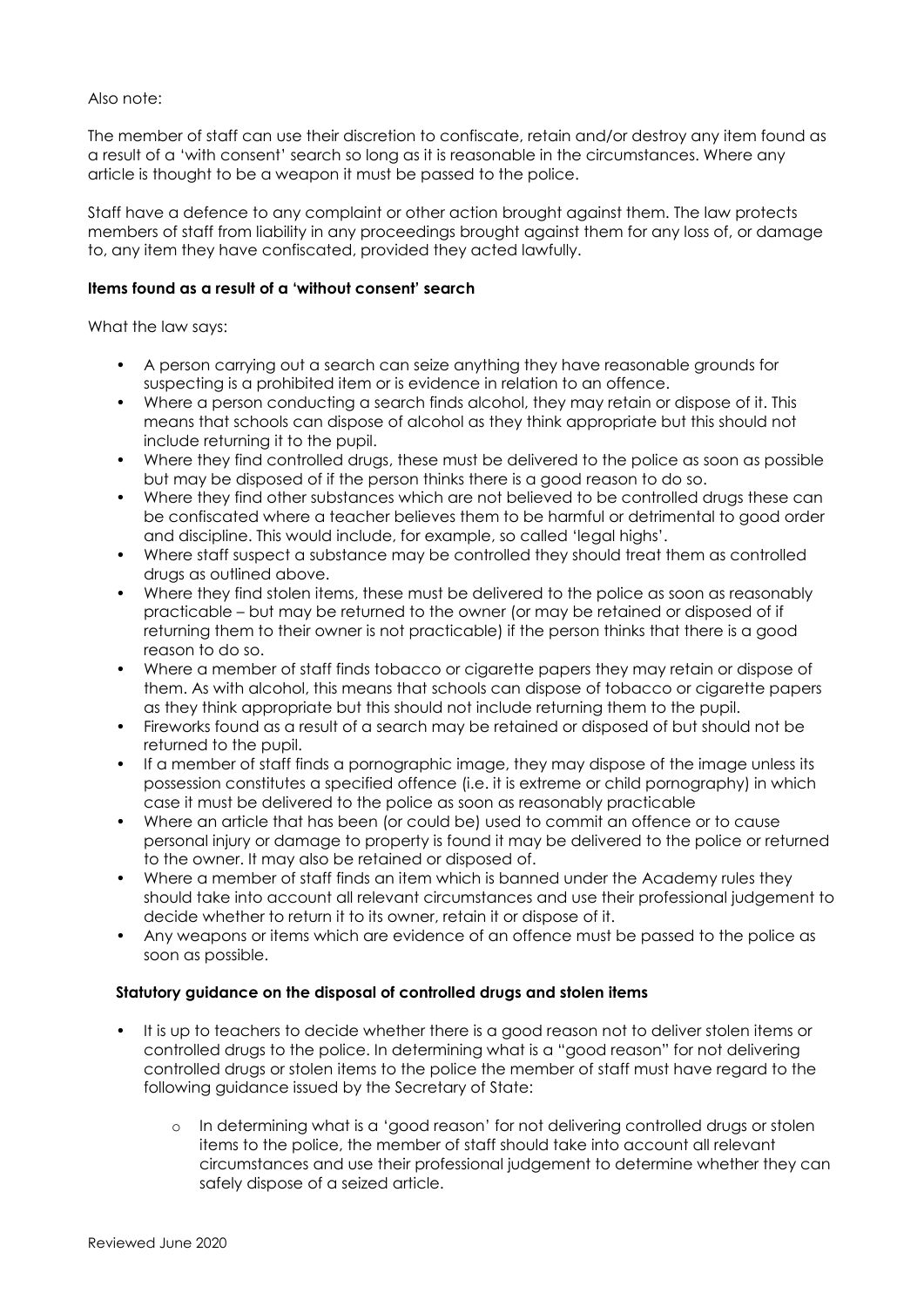- o Where staff are unsure as to the legal status of a substance and have reason to believe it may be a controlled drug they should treat it as such.
- o With regard to stolen items, it would not be reasonable or desirable to involve the police in dealing with low value items such as pencil cases. However, Academy staff may judge it appropriate to contact the police if the items are valuable (iPods/laptops) or illegal (alcohol/fireworks).

#### **Statutory guidance for dealing with electronic devices**

- Where the person conducting the search finds an electronic device that is prohibited by Academy rules or that they reasonably suspects has been, or is likely to be, used to commit an offence or cause personal injury or damage to property, they may examine any data or files on the device where there is a good reason to do so. They may also delete data or files if they think there is a good reason to do so, unless they are going to give the device to the police. This power applies to all schools and there is no need to have parental consent to search through a young person's mobile phone if it has been seized in a lawful 'without consent' search and is prohibited by the school rules or is reasonably suspected of being, or being likely to be, used to commit an offence or cause personal injury or damage to property.
- The member of staff must have regard to the following guidance, issued by the Secretary of State, when determining what is defined as a "good reason" for examining or erasing the contents of an electronic device:
	- o In determining a 'good reason' to examine or erase the data or files the staff member must reasonably suspect that the data or file on the device in question has been, or could be, used to cause harm, to disrupt teaching or break the school rules.
	- o If an electronic device that is prohibited by the school rules has been seized and the member of staff has reasonable grounds to suspect that it contains evidence in relation to an offence, they must give the device to the police as soon as it is reasonably practicable. Material on the device that is suspected to be evidence relevant to an offence, or that is a pornographic image of a child or an extreme pornographic image, should not be deleted prior to giving the device to the police.
	- o If a staff member does not find any material that they suspect is evidence in relation to an offence, and decides not to give the device to the police, they can decide whether it is appropriate to delete any files or data from the device or to retain the device as evidence of a breach of school discipline.
	- o All school staff should be aware that behaviours linked to sexting put a child in danger. Governing bodies should ensure sexting and the school's approach to it is reflected in the child protection policy. The UK Council for Child Internet Safety (UKCCIS) Education Group has recently published the advice - sexting in schools and colleges - responding to incidents and safeguarding young people

Also note:

o Teachers should also take account of any additional guidance and procedures on the retention and disposal of items that have been put in place by the Academy.

#### **Telling parents and dealing with complaints**

- Academies are not required to inform parents before a search takes place or to seek their consent to search their child.
- There is no legal requirement to make or keep a record of a search.
- Academies should inform the individual pupil's parents or carers where alcohol, illegal drugs or potentially harmful substances are found, though there is no legal requirement to do so.
- Complaints about screening or searching should be dealt with through the normal Trust complaints procedure.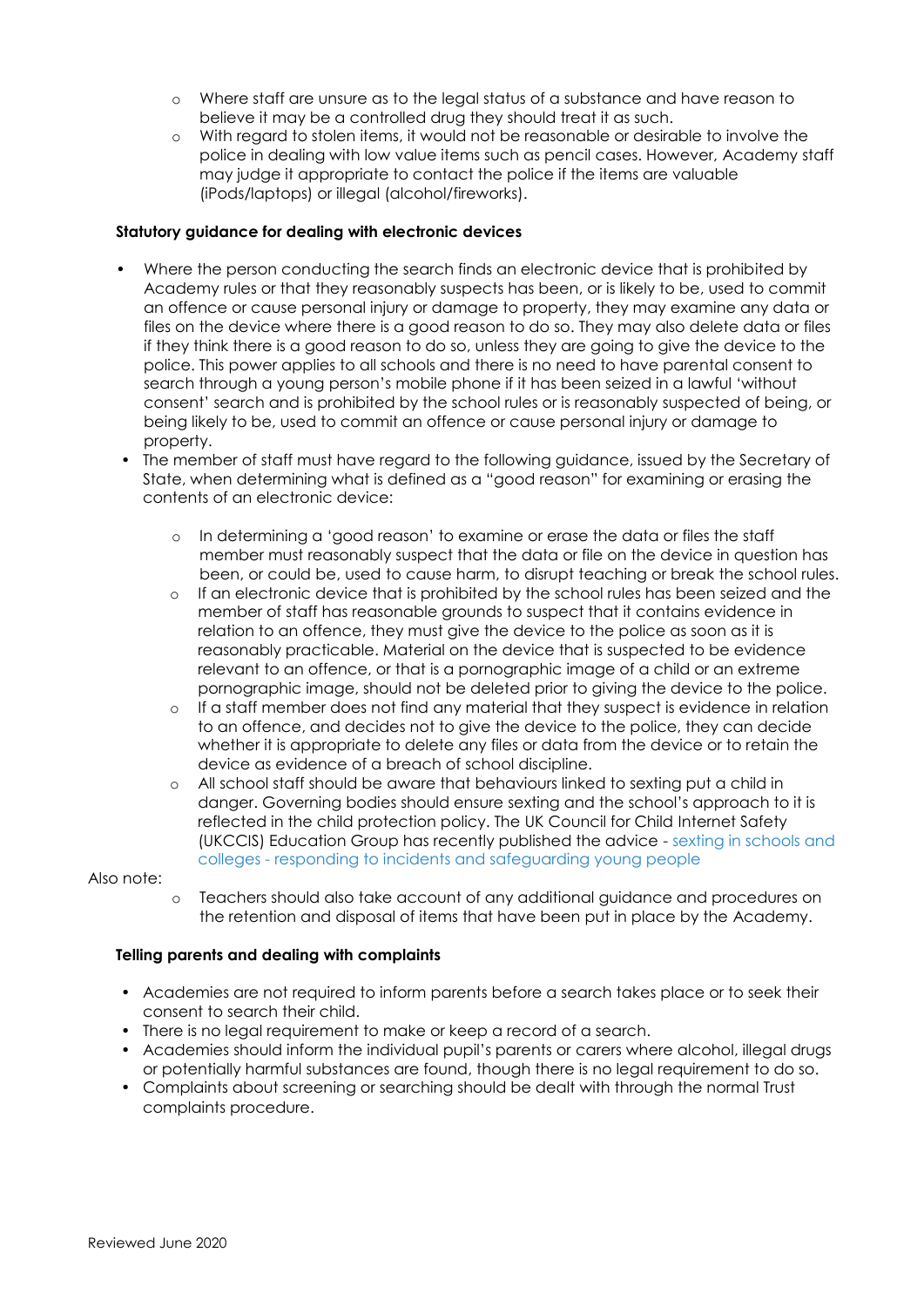APPENDIX 6 – HOME/ACADEMY AGREEMENT (TO BE ADDED BY ACADEMY FOR CONTEXT)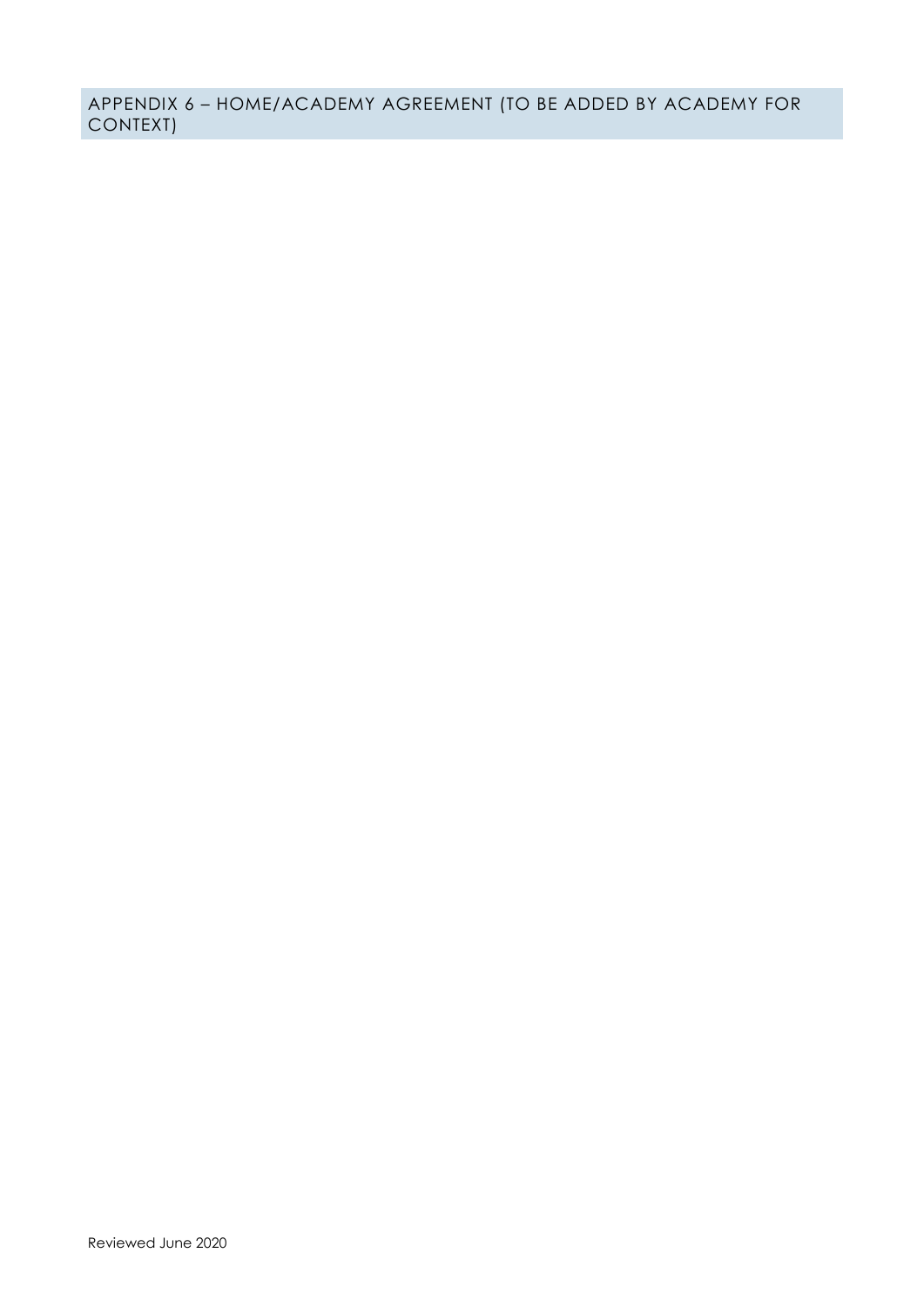APPENDIX 7 – ACADEMY BEHAVIOUR RECORD SYSTEM (ADDED FOR CONTEXT)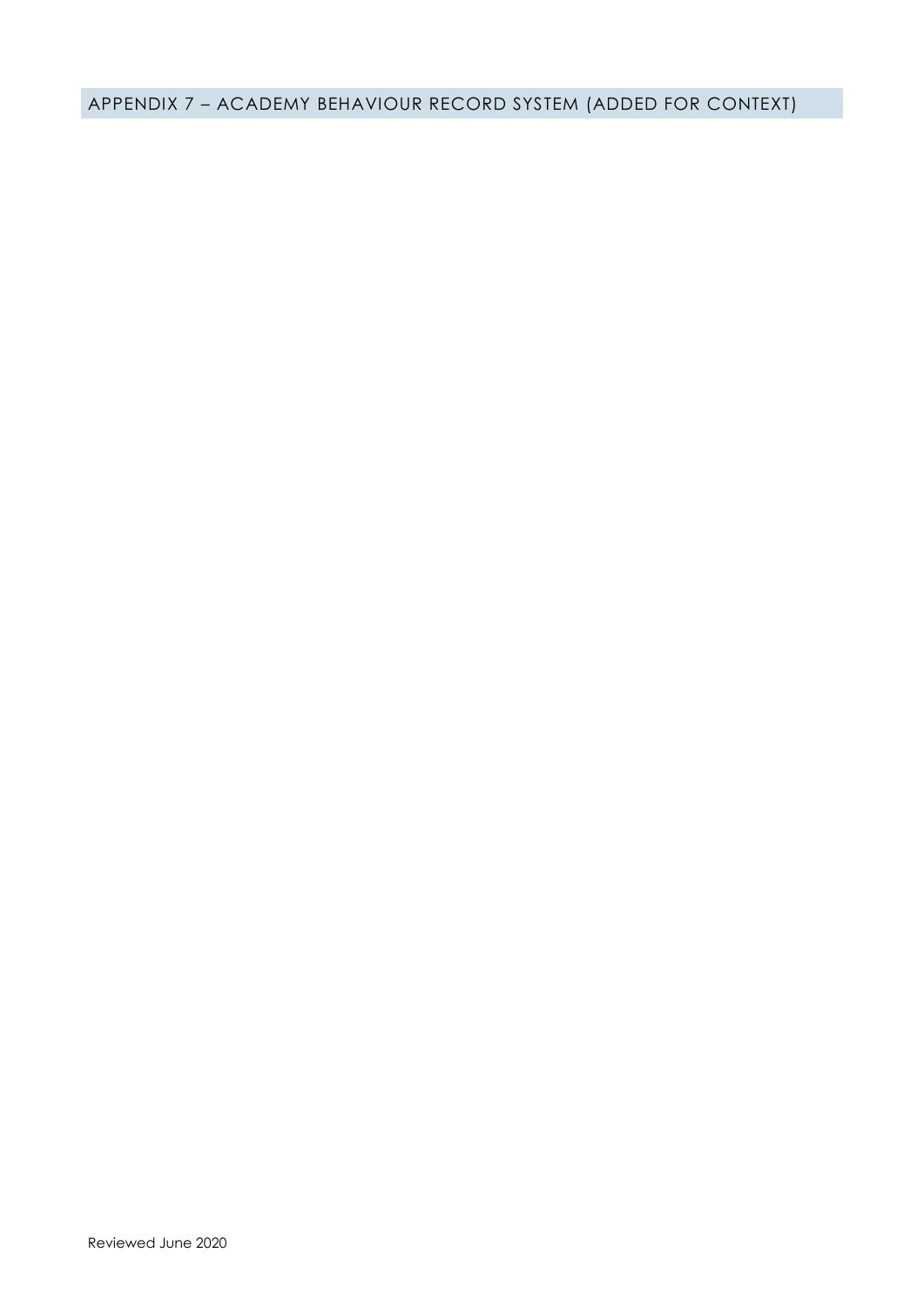

# **MLT SEND/SEMH self-evaluation checklist**

In order to evaluate and safeguard the health, well-being and safety of our most vulnerable children on their return to school, it is necessary to take the following factors into account. By documenting our consideration of these factors, we will be able to risk assess the return of the child into the adapted school environment and highlight the necessary precautions and planning.

| Name:                                                                                                    | School:                      |                  | <b>Class:</b>   |                                 |
|----------------------------------------------------------------------------------------------------------|------------------------------|------------------|-----------------|---------------------------------|
| Teacher:                                                                                                 | <b>Main presenting SEND:</b> |                  | EHCP: Y/N       |                                 |
|                                                                                                          |                              |                  |                 |                                 |
| <b>Established SEND, medical,</b><br><b>SEMH needs</b>                                                   | <b>Intervention</b>          | <b>Resources</b> | <b>Staffing</b> | $RAG -$<br>level of<br>concern* |
|                                                                                                          |                              |                  |                 |                                 |
|                                                                                                          |                              |                  |                 |                                 |
|                                                                                                          |                              |                  |                 |                                 |
|                                                                                                          |                              |                  |                 |                                 |
|                                                                                                          |                              |                  |                 |                                 |
|                                                                                                          |                              |                  |                 |                                 |
|                                                                                                          |                              |                  |                 |                                 |
|                                                                                                          |                              |                  |                 |                                 |
|                                                                                                          |                              |                  |                 |                                 |
| Behaviours may need to be<br>supported with positive<br>handling techniques                              |                              |                  |                 |                                 |
| Issues/concerns raised via<br>pupil voice around<br>lockdown experiences<br>and/or return to school      |                              |                  |                 |                                 |
| Issues/concerns raised via<br>parental contact around<br>lockdown experiences<br>and/or return to school |                              |                  |                 |                                 |
| Transition concerns for both<br>between year groups and<br>between schools contexts                      |                              |                  |                 |                                 |

**\*Any concern rated as RED – will need a further more detailed risk assessment in consultation with the Principal**

\*(Please see interventions and resources for consideration below)